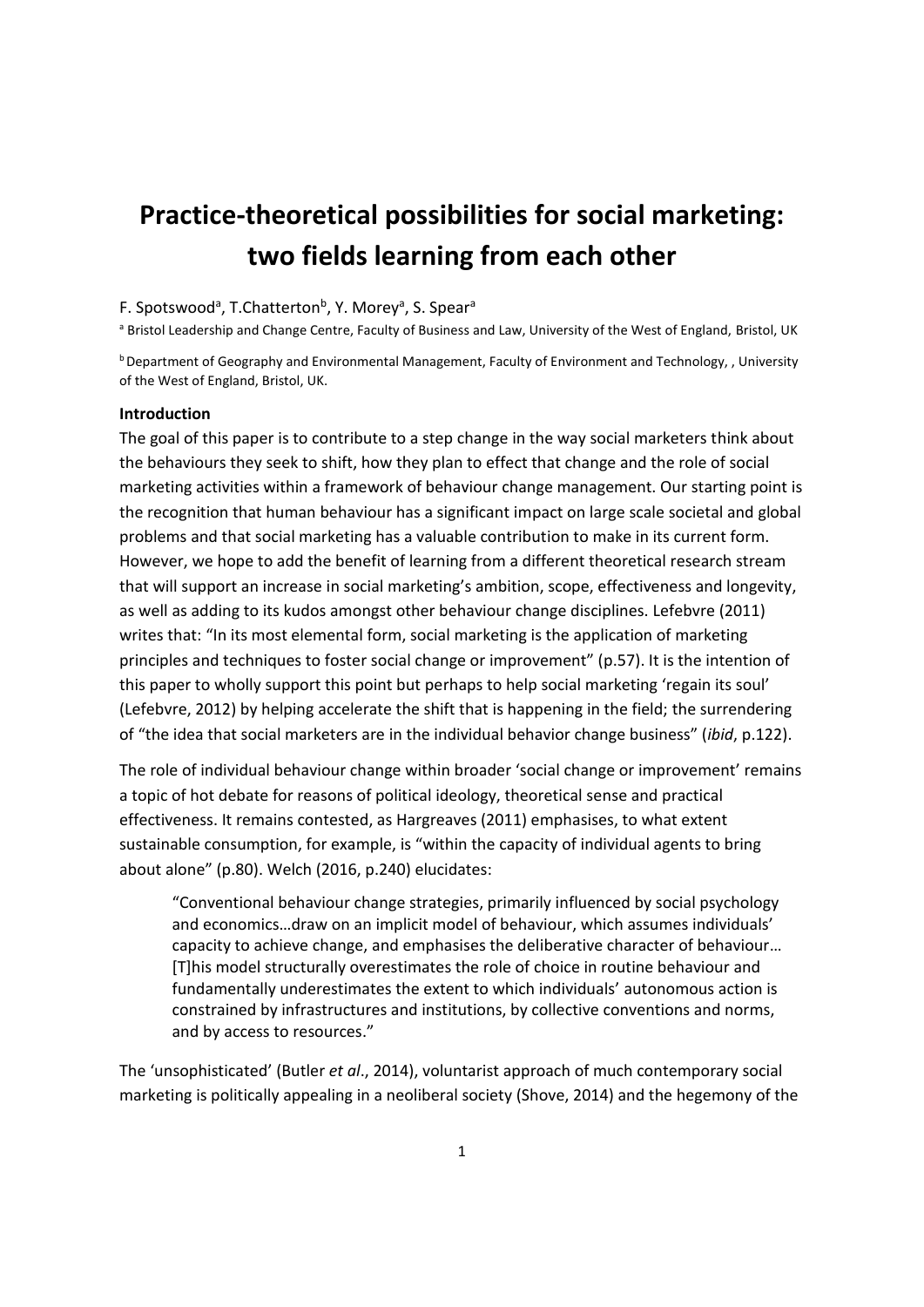approaches which fall within this 'individualist' bracket can be "attributable to the priorities and philosophies of the governments that fund them" (Lefebvre, 2011, p.57). Neoliberal governance frames citizenship through a set of values and expectations which entail, on the one hand, the freedom, right, and even duty to consume, and, on the other, the expectation to engage in the self-regulation of consumption practices (Riley *et al.,* 2012). The neoliberal golden rule is to avoid restricting the activities of corporate entities or to constrain through regulation the freedom of its citizens, to avoid the criticism of being a 'nanny state' (French, 2009).

The main alternative to individualism, particularly in public health, has been through analysis of the wider 'social determinants' of inequality; housing, work, transport, services, welfare, agriculture and food, sanitation and education (Bambra *et al*., 2010; Marmot *et al*., 2010). Social marketing commentary has noted repeatedly that efforts should target 'upstream', i.e. these wider determinants (Lefebvre, 2011). However, this language can be interpreted as dualistic; fixed on *either* changing individual behaviours *or* the wider determinants which underpin them at a population level. This dualistic conceptualisation of social change quickly reaches its limitations because structures and agency are interrelated. Neither agency nor structure can solely explain the habitual behaviours into which societies are locked (Butler *et al.,* 2014), like eating and energy use patterns (Spaargaren, 2003; Warde *et al*., 2007). There are numerous theoretical solutions to the dualism problem, and although others are available (e.g. Actor Network Theory), practice theory (PT) has been becoming increasingly popular in the field of sustainability. PT is particularly characterised by being "not dependent on presumptions about the primacy of individual choice or action" (Warde, 2005, p.134). This paper presents a practice-theoretical understanding of how social change occurs, and seeks to offer a starting point for discussion about how social marketers' can create positive change to embedded routines that cannot easily be explained or overcome through a reliance on either individual change or societal structures alone.

Our attempt here is to strengthen the contribution that social marketing already makes to behaviour change, and not to add to the growing critique of the discipline. As such we take a pragmatic approach and attempt to draw on practice theory to bolster the social marketing total process planning model. We intend firstly to add to the growing ambition of social marketing that it can do more than just change behaviour but can transform "collective conventions" (Shove, 2014, p.421) – culturally ingrained ways of doing. Secondly, we aim to frame the contribution of social marketing within a transdisciplinary model of behaviour change where social marketing has a distinct and valuable role within a much broader community of behaviour change approaches.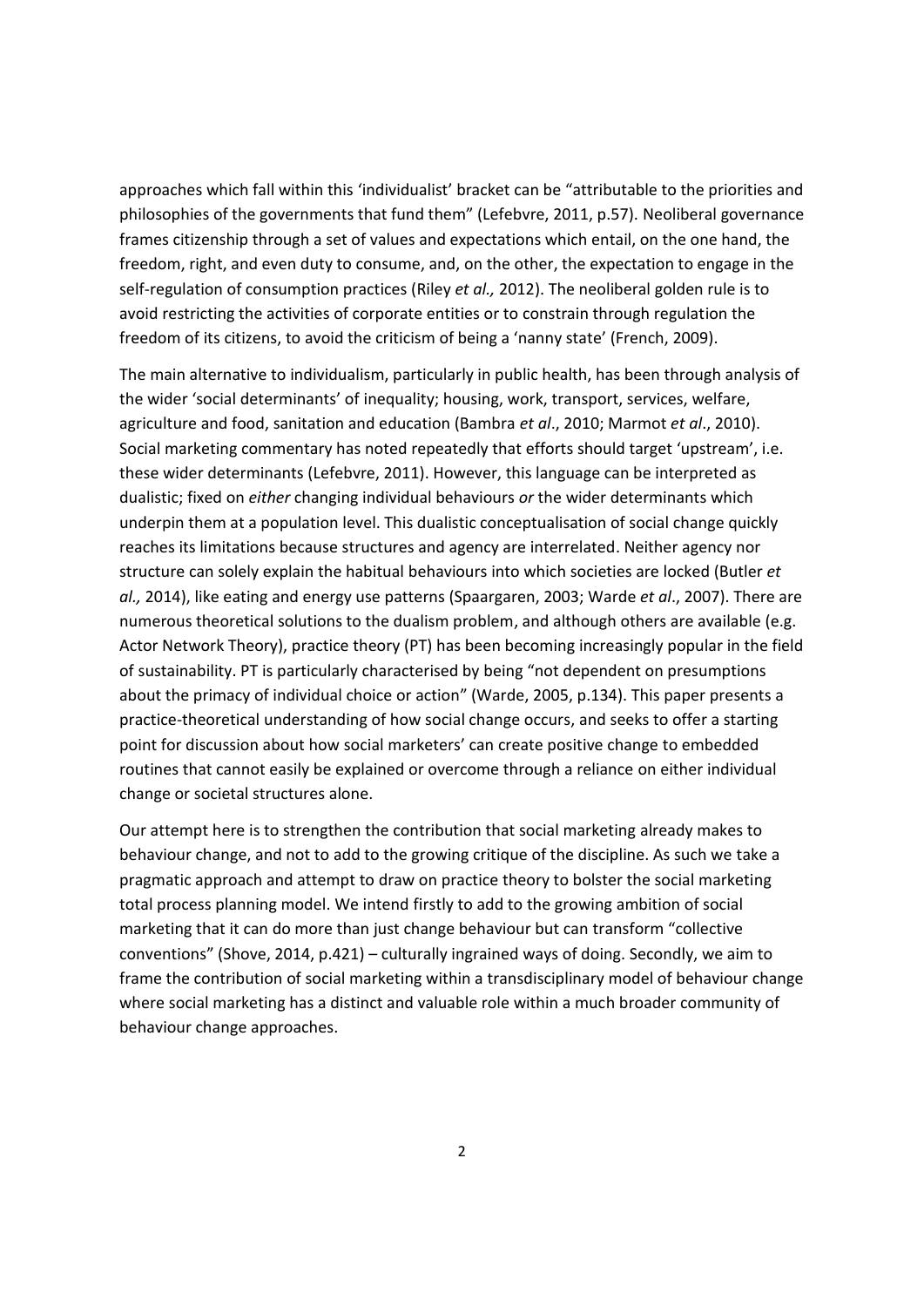### *Critique of social marketing*

Although there has been wide ranging criticism of social marketing (Truong, 2014), and much work to expand the field's focus (Domegan *et al*., 2016; Gordon *et al*., 2010), this paper seeks to respond to the ongoing assertions that SM is overly downstream and individualistic (Fry, 2014). Indeed, the hegemonic language in the social marketing literature is that it focuses "on people, their wants and needs, aspirations, lifestyle, freedom of choice…" (Lefebvre, 2011, p.58), and is about identifying "short term, concrete benefits that accrue to an individual as a consequence of their actions" (*ibid,* p.58). A recent systematic review of social marketing publications noted that over three quarters of social marketing articles "dealt with the downstream level. That is, they primarily focused on the delivery of individual behavior change" (Truong, 2014, p.22). Indeed, French (2009) boasts that social marketing "begins and ends with a focus on the individual" (p.262) and as Crawshaw (2013) explains that SM works "through encouraging people to make better choices within their own lives, regardless of the wider structural and relational determinants of health... To achieve this, the individual must be reflexive and rational in pursuit of their own health" (*ibid*, p.633). The downstream focus of social marketing emanates from the domination of psychological theories in use (Truong, 2014), denoting its historical intertwining with public health. Lefebvre (2011) points out that the narrow theoretical base "may place major constraints on what social marketing programs focus on (e.g. behaviors or social structures), their assumptions of underlying determinants (e.g. beliefs, intentions, self-efficacy, social determinants, social norms) and important outcomes (e.g. behavior versus policy change)" (p.60).

Criticisms of the theoretically-driven individualism of social marketing are based on three broad arguments; of ineffectiveness, lack of criticality and theoretical power. For large scale problems such as needing to achieve >80% reductions in carbon emissions, the ineffectiveness of individualistic approaches is particularly apparent and has been commonly noted in the mobility and active travel arenas (Arnott *et al.,* 2014; Bonsall, 2009). Even when significant changes are identifiable in energy consumption through individualist interventions, these are minimal in comparison to those which changed social or physical contexts for energy use (Tsang *et al.,* 2012). Furthermore, individualism has been linked with widening inequality in energy reduction, as in health (Lorenc *et al.,* 2013). Those who have capabilities to make early changes to their energy consumption due to surplus disposable income, higher education levels and lesser impact from structural inequalities, can often reap a double benefit from fiscal subsidies and the lower cost of self-generated energy (Chatterton *et al*., 2016).

Secondly, authors argue that approaches which rely on the capacity for individuals to make meaningful change fail to challenge social conventions, rather legitimising and reinforcing them (Shove, 2014). Criticism for individualist social marketing comes from within the discipline; that it presumes individuals have the power to change, despite the strength of organisational,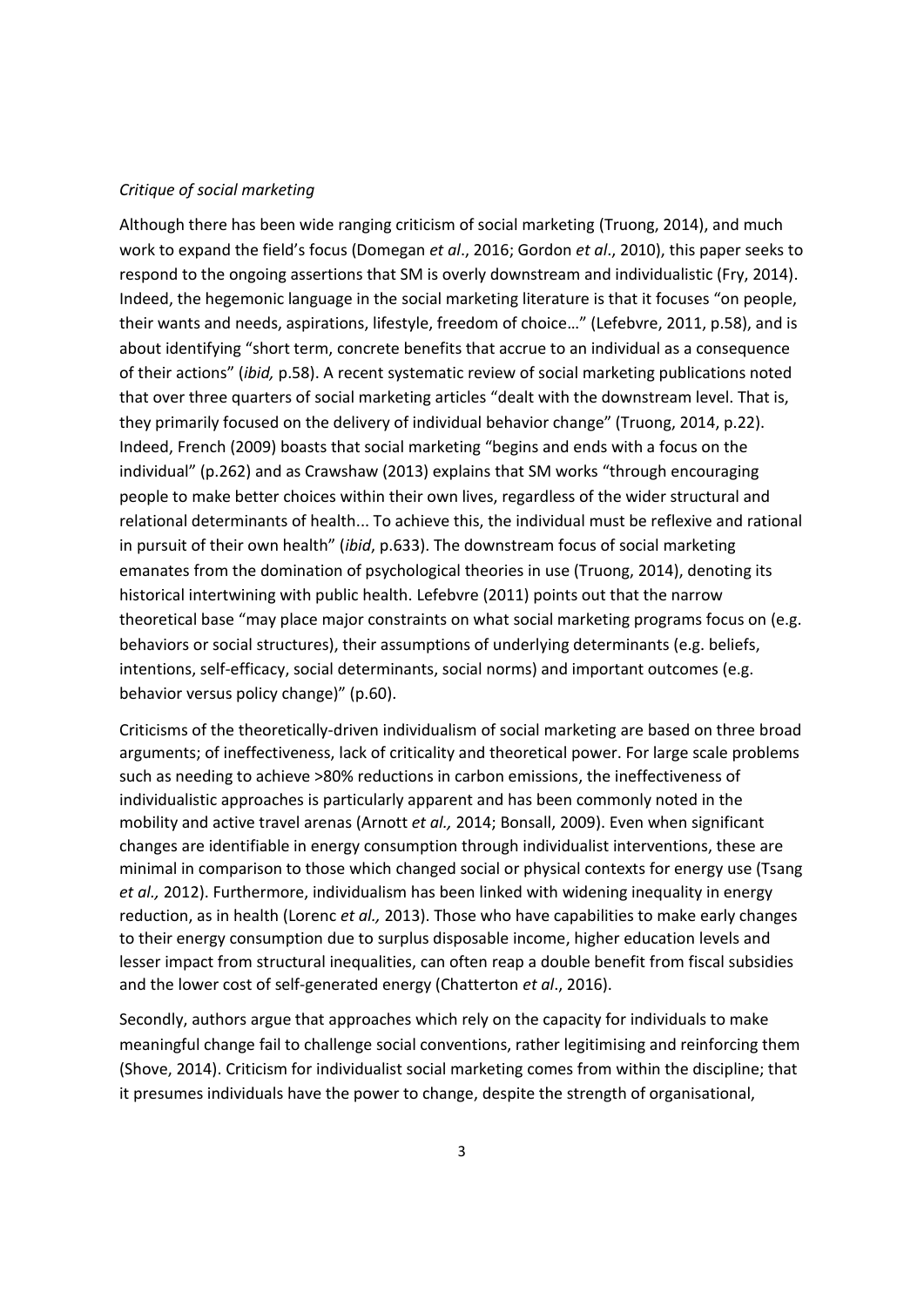political and material frameworks (Gordon *et al.,* 2010; Hastings, 2009; 2014). From outside, practice theorists and others (e.g. Hargreaves, 2011; Røpke, 2009) argue that individualistic approaches fail to account for the inseparability of material and socio-cultural context from the performance of daily activities. An example is drawn from Griffin *et al.* (2009) who found that excessive peer group drinking and recreational drug use are deployed by some young people to resist the neoliberal focus on compulsory individualism.

Finally, authors have further noted that the failure of behaviour change activities to question the interrelationship of social framings and behaviour merely adds to the social reproduction of problematic activity in the sense that people "inculcate the world they encounter into their subjective mentalities" and then behave accordingly (Butler *et al.,* 2014, p.5). In this sense, behaviour change activity can be inherently politically conformist (Raftopoulou and Hogg, 2009). Authors argue that behaviour and cause are not part of a linear explanation (Chatterton, 2016; Harrison and Davies, 1998) and that theories need to consider "social structures *in relationship with* embodied values and perspectives or dispositions" which configure behavioural patterns (Butler *et al.,* 2014, p.14). Practice theory, introduced next, offers one such potential theoretical solution because it sidesteps the agency-structure debate and rather considers them as interrelated. We acknowledge that there are other theoretical innovations in behaviour change (e.g. Evans, 2008), but here focus on practice theory given the significant profile it is achieving (see www.demand.ac.uk).

#### **An introduction to practice theory**

Practice theory has been offered as a potential solution to the critiques of individualist behaviour change approaches which emphasise choice and decision making (Moloney and Strengers, 2014), and has begun to enter policy debates (Chatterton, 2011; Darnton and Evans, 2013; Darnton *et al.,* 2011; Watson, 2016). Scholars of energy demand and consumption have taken the lead in exploring the potential of practice-theoretical thinking in terms of designing interventions and developing policies as opposed to simply academic understanding (Shove, 2010; Wilson and Chatterton, 2011), but progress is limited. This is due both to the predilection of government for tried-and-tested models that align with the overarching neoliberal political climate, and also to an academic tendency for failing to adapt theoretical approaches to the demands of contemporary policy and practitioner processes. Through a brief overview of practice theory, and by providing a suggested process for its practical application, this paper joins others in attempting to bridge this gap (Vihalemm *et al*., 2015).

Practices are the routine accomplishment of what people take to be 'normal' ways of life (Shove, 2010), which could be understood as the social arrangement of habits (see Shove (2012) for a discussion of 'habit' in practice theory). PT purports that social life is organised according to practices which people perform in the accomplishment of everyday activities, such as showering, eating meals, going to work, physical recreation and so on. Much of this activity is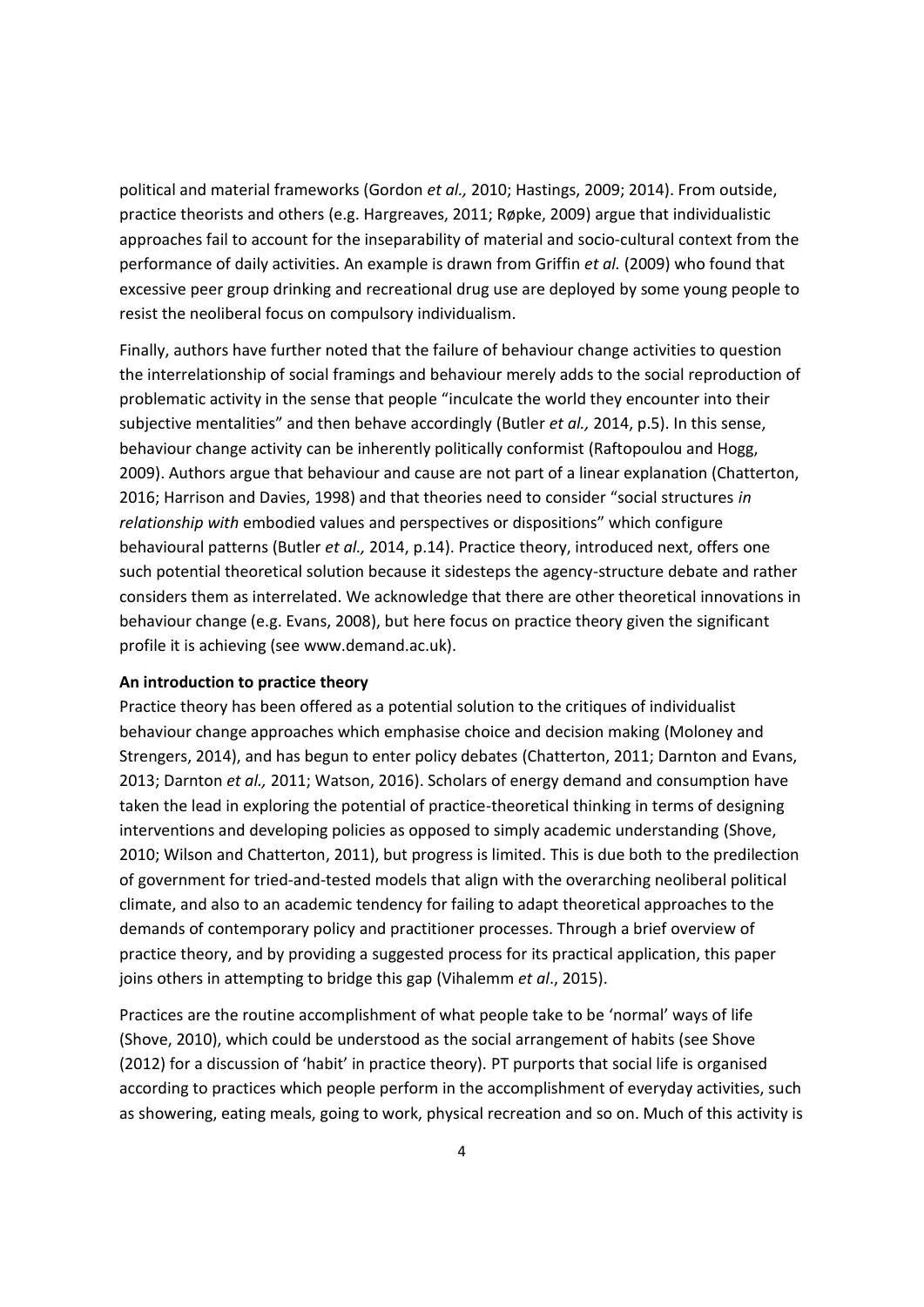largely routinised by the people who perform it; there are sets of quietly understood and largely unspoken rules about how, when and with what these various activities are undertaken. We might eat a breakfast of cereal or toast upon waking, not because we 'decide' to do so, but because that is the shape that 'doing breakfast' takes. We can make choices within this context, to have eggs, say, but breakfast has meanings which are set and, importantly, reconstituted every day through its repeated performance by breakfasting actors.

This understanding of routinised patterns of practice as 'entities' performed by practitioners (Welch, 2016) is theoretically significant for the way behaviour is conceptualised and changed, and for how it differs from 'wider determinants' and 'individualist' approaches. The first is that the practice, not the individual, is the unit of study. Behaviour change starts with an understanding of how practices are constituted. There are various models seeking to label the components of practice but the clearest is the 3-elements model (Shove *et al.,* 2012), according to which practices comprise *material things* ('stuff', equipment, infrastructure), *competences* (interchangeable with skills and know-how) and *meanings* (images, symbolism, understandings). Every practice arises from the configuration of these elements and an analysis of the elements can help identify the reasons a problematic practice, such as unhealthy snacking -has taken hold, as well as helping identify how the links between elements might be broken or changed. For the practice of commuting to become commonly performed by bicycle, requirements might include the competences of navigation and riding a bike; the material stuff of a bike, roads, panniers, helmet, locks and showers at work; and the meanings of cycling being acceptable at all career levels, supported by organisational leadership and by other road users (Spotswood *et al.,* 2015). If the existing practice of cycle commuting falls short, as it does in the UK (DfT, 2014), then intervention will be required across multiple elements to significantly reconfigure how, and to what extent, it is undertaken.

Practice theory also purports that practices can be bundled inseparably together. For example, 'cycling to work' is bundled with working practices which determine scheduling and conventions around dress and status (Leonard *et al.,* 2012). PT, by starting with the various interrelating practices which actors 'perform' or 'carry' (Reckwitz, 2002), allows for a more complete view of the way undesirable patterns of 'behaviour' arise and evolve and thus a more complete view of potentially multiple footholds for change (Hargreaves, 2011). There are often surprising connections between practices which would be missed in a conventional functionalist analysis (Hobson, 2002).

Practice theoreticians argue that there are two ways in which practices change; through the performers of routine who reconfigure a practice through their daily enactments, and from the outside (Warde, 2005), such as when the materials, meanings and competences within them change, or from evolution in neighbouring practices. Examples include smartphones (a material), which have afforded practice changes in music consumption, socialising and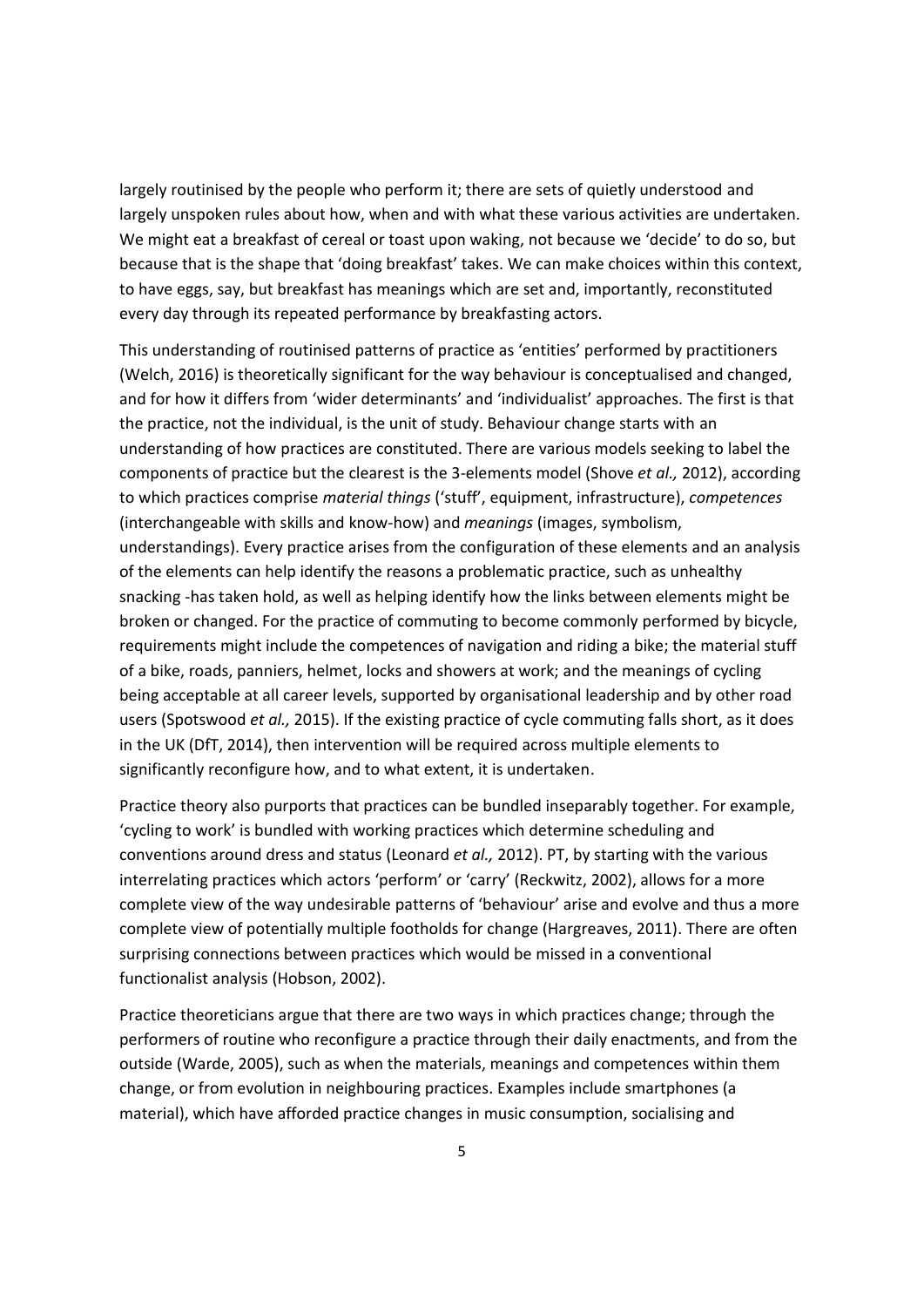workforce practices; or anti-smoking campaigning which changed meanings around smoking and paved the way for regulation and ultimately wide-scale changes in tobacco consumption, pub-drinking and hospitality industry practices (Blue *et al.,* 2016). Through looking at examples such as these, we begin to see the multiple intervention approaches which a practice approach might inspire.

The perspective afforded by PT also allows for a new way of viewing what is actually changing during behaviour change interventions, as Hargreaves' (2011) analysis of the 'environmental champions' programme demonstrates:

"A practice based approach broadens the perspective to include other mundane aspects of daily practice such as normally unquestioned skills and stuff that, whilst they would be ignored in more cognitivist accounts and may, on the face of it, have little to do with the environment, nonetheless appear central… [to the goals of the intervention]" (p.89).

Hargreaves (2011) found that the workers increasingly demonstrated an evolved collective understanding of the new 'rules' of recycling and energy saving. Similar shifts in socially negotiated procedures were noted by Sahakian and Wilhite (2014) in the *London on Tap* campaign, designed to increase the acceptability of ordering tap water in restaurants. In either case, traditional evaluations would not necessarily have captured the subtle and often slowerburn shifting of collective conventions which indicates practice change. In contrast, social marketing has been criticised for evaluation measures based on sales or ownership figures, which can be poor proxies for actual use, as shown by the low mosquito net deployment per ownership (Pulford *et al.,* 2011; Thwing *et al.,* 2008).

To conclude this section, we argue that social marketers could engage with practice theory as a way of helping the field move still further away from the historical focus on achieving discrete behaviour change. This is the ambition of a growing body of innovators in the SM field, and PT would allow for a framing of their ambition in terms of shifting collective convention (Shove, 2014) and routinised behavioural patterns (Southerton *et al.,* 2011b), and provide a theoretical language for the conceptualising such projects.

## *Limitations of practice theory*

Despite their acclaimed potential for shifting the perspective of policymakers and 'behaviour change' activities, particularly around sustainability (Chatterton, 2011), practice-theoretical contributions to understanding social change have been criticised for lacking practicability (Sahakian and Wilhite, 2014). Indeed, although empirical work exists, particularly in the energy demand field (Butler *et al.,* 2014; Gram-Hanssen, 2010; Moloney and Strengers, 2014), this work tends not to use practice theory to *produce* interventions, but rather to critique them, such as the often-cited *Cool Biz* intervention (e.g. Sahakian and Wilhite, 2014; Shove, 2014;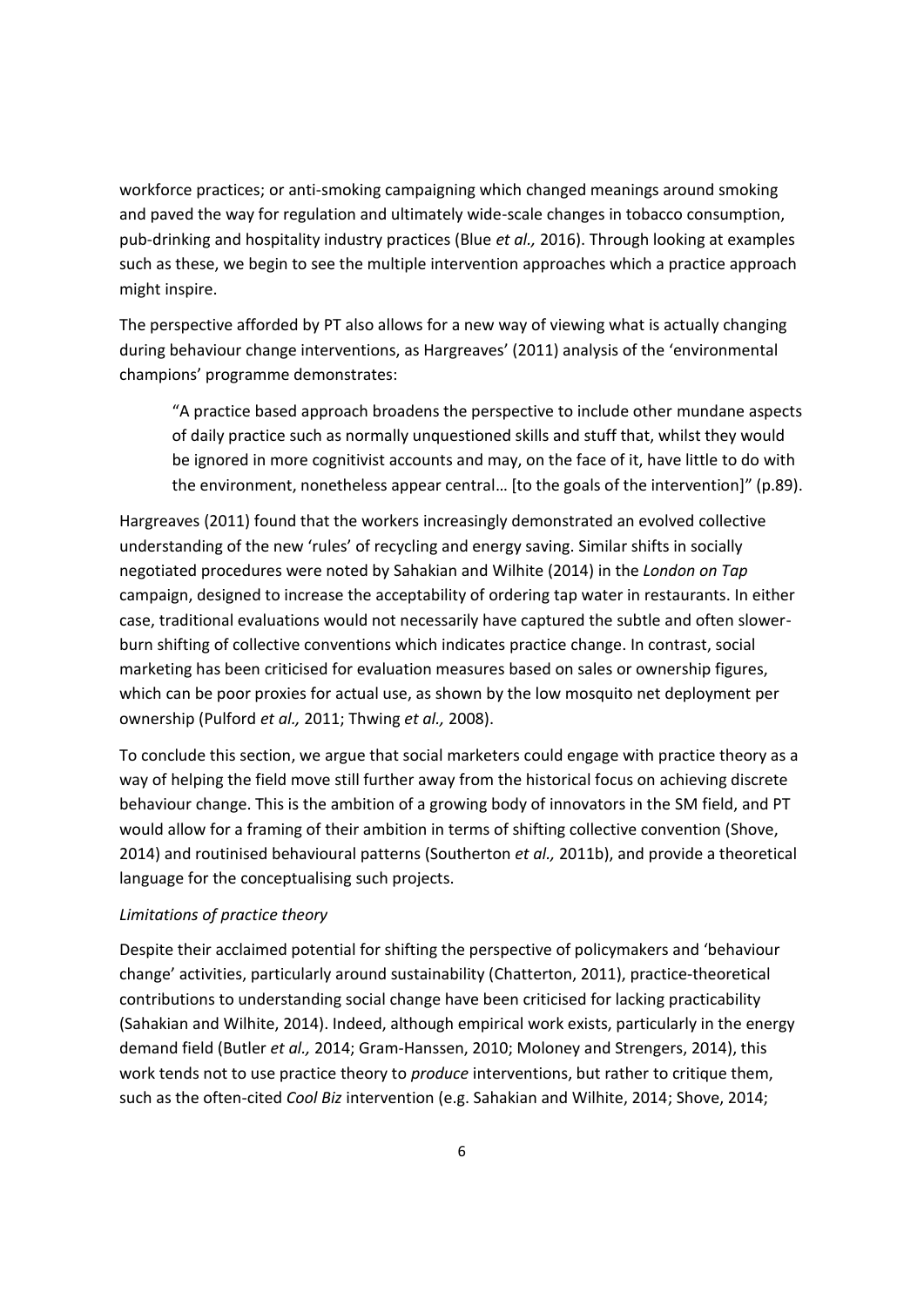Shove *et al.,* 2012), which reduced the energy demand from air conditioning by transforming the collective conventions around summer office wear in Japan.

Sahakian and Wilhite (2014) attempt to demonstrate how different pillars of a practice are brought into sustainable consumption activities such as introducing "unspoken norm[s] into public debate" or "by demonstrating different ways of performing everyday practices" (p.37). However, they recognise significant pitfalls in the theory's application, particularly in a policy context. The generally short-lived cycles of funding for behaviour change work requires swift and generally numeric evaluation, neither of which fit with an approach seeking to shift slowermoving conventions. Nonetheless, they go further than Shove (2014) in advocating how practice approaches could underpin intervention design. Shove limits an application of PT to an analysis of the problem, asking whether policy makers could "come up with a cross-sectoral analysis of how policy-making … influences the texture and rhythm of daily life and the patterns of consumption on which such arrangements depend" (p.427). Redefining the problem is a vital first step, but Shove gives PT no further credit in the implementation of social change interventions. She reminds us that "social theories do not lead directly to prescriptions for action" (p.416). However, perhaps it is time to develop a framework for putting at least some of the insights from practice theory into 'real world' use.

**Contribution of social marketing: Towards a practice-based intervention planning process** Social marketing is inherently applied with a focus on outcomes (French, 2009), and its 'Total Process Planning' model (Figure 1), is "widely accepted" (*ibid*, p.262). Taking this applied focus as our starting point, in contrast to the theoretical emphasis in social practice, we offer two additional unique contributions from social marketing, discussed below. In combination, these provide an opportunity for bringing practice theory into the real world of social change, and for social marketing to further its theoretical kudos, effectiveness and ambition.



## **Figure 1: The Total Process Planning Model (French** *et al.,* **2010)**

Firstly, although social marketers have been criticised for individualism, their preoccupation with what "moves and motivates" different segments (French, 2009, p.264) has been praised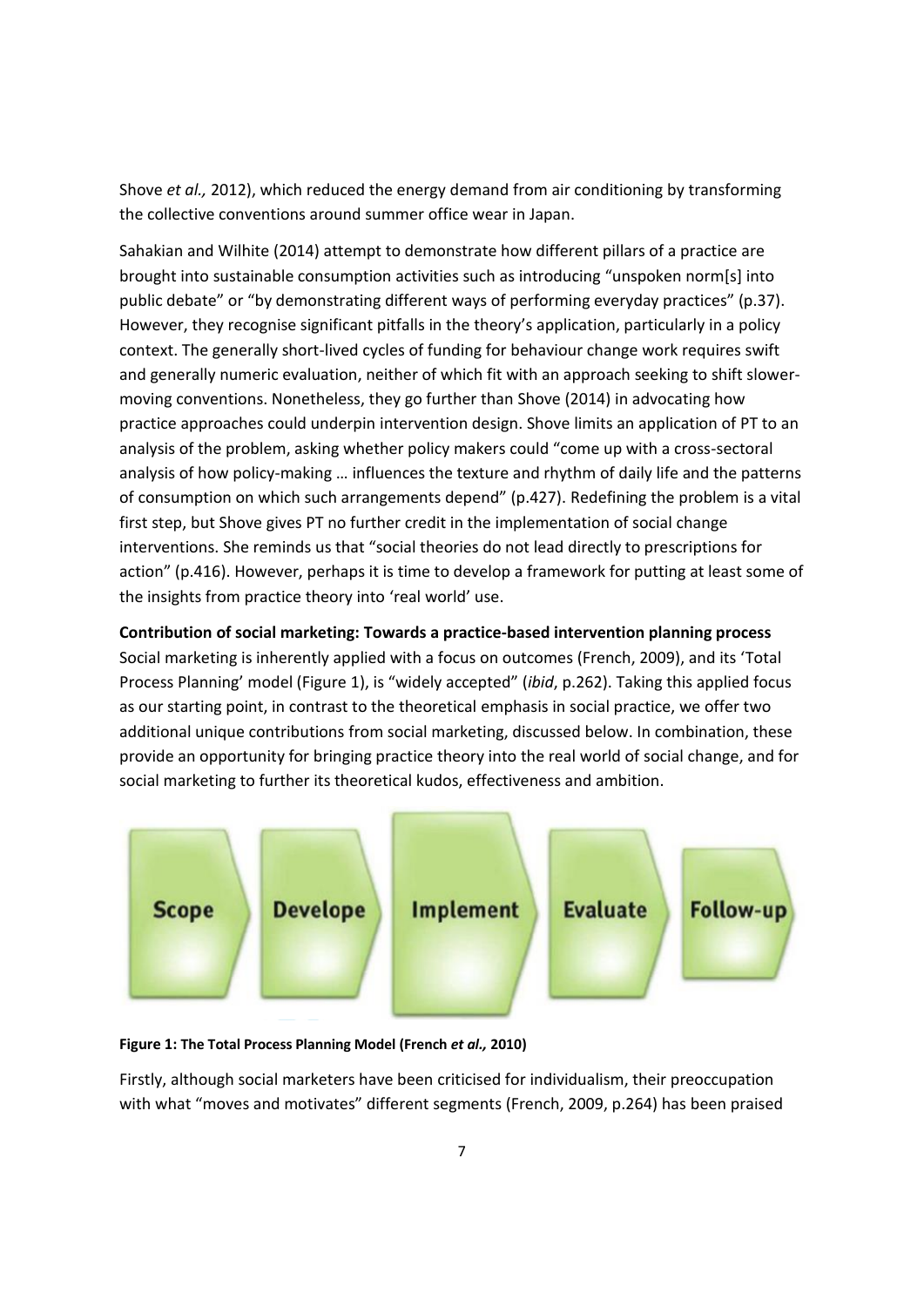for underpinning programmes which fit within the flow of lifestyles and 'collective behaviour' (Barr, 2003). This expertise may support the recruitment of new practitioners to - and avoidance of their defection from - a recrafted or newly introduced practice entity. The performance of practice is generally important for its survival (Shove *et al.,* 2012), often requiring "successive commitments of time, money, equipment and skill" (Reckwitz, 2002, p.259) and in many cases is "discretionary and … defection is relatively easy" (Shove and Pantzar, 2007, n.p.). Indeed, far from being deterministic, practice theory allows for considerable agency both within individual practices, and in terms of engaging with some practices and not others (Welch, 2016). Therefore, deep insight into how performers experience a practice, and how a practice recruits and retains them, will be essential to a practice-based intervention planning process. Shove and Pantzar (2007), for example, found that interpersonal connections and 'the thrill of competition' could explain the ongoing commitment of team sports practitioners. Similarly, complex social patterns are important in the uptake and maintenance of smoking (Christakis and Fowler, 2008). The complexity of mechanisms within practices designed specifically to replace popular but unhealthy ones, such as home cooking to replace fast food consumption, will require careful audience research and insight generation. Social marketers are well placed to do this given the centrality of segmentation and deep insight to their work (Andreasen, 2002).

Secondly, social marketers have an innate understanding of markets and marketing systems and how to influence them, which Lefebvre (2011) argues should define their future focus. We add that this analysis of markets should form part of the preparatory ground in practicetheoretical intervention, and particularly when target practices (e.g. binge drinking, unhealthy snacking or unsustainable consumption) are bundled with the multifarious practices of corporate industries. Specifically, a practice-theoretical conceptualisation of the interrelationship between marketing systems and 'behaviour' offers a platform for interpreting markets as a "structural feature of a wider social system" (Giddens, 1984, p.24) which guides practitioners through the provision of material goods and associated images, but which are equally influenced and reconstituted through consumer agency. Multiple studies take this approach outside the social change agenda (Ingram *et al.,* 2007; Szmigin *et al*., 2011; Wilhite, 2012), and we argue that social marketing can add significant value in unravelling the entanglement of market practices with everyday routines and exploring how to influence them.

This section now concludes with four key principles from practice theory. We then synthesise by combining these with the key contributions of social marketing to form the core of a practice-theoretical intervention planning process (P-TIPP).

#### *Key principle 1: Interdisciplinarity*

A practice-theoretical approach would not favour any specific path to social change, and practice-based interventions would be inherently interdisciplinary. Although unusual (Røpke,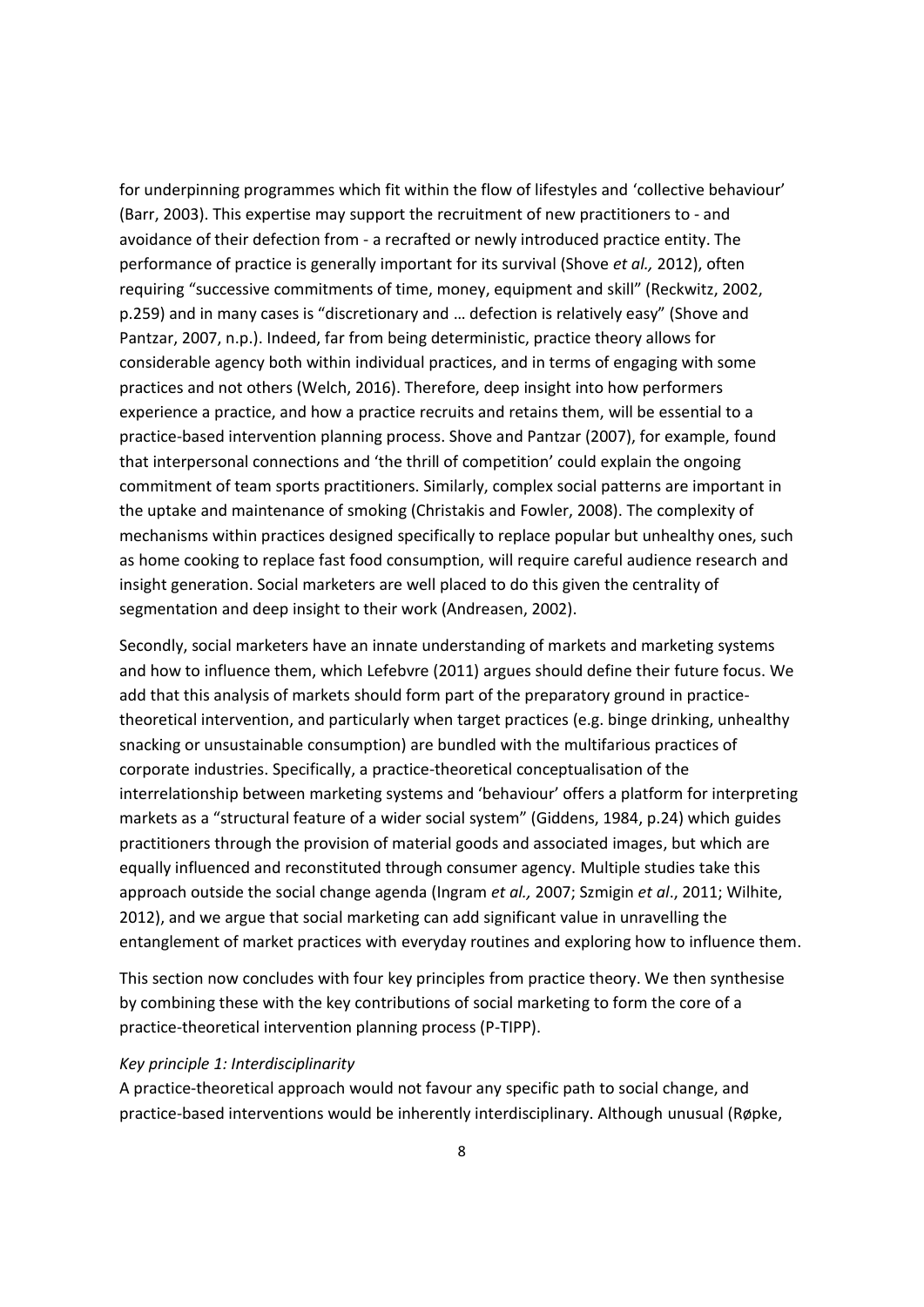2009), interdisciplinary behaviour change has been identified as the key to future effectiveness (House of Lords, 2011). Interdisciplinarity is implied in the recommendations of Sahakian and Wilhite (2014), who warn against interventions focusing on only one aspect of a practice; and by Southerton and Welch (2015), who advocate tackling as full a range of the components of practices as possible. Furthermore, Røpke (2009) argues for 'collective efforts' across income distribution, energy prices and labour market institutions when tackling unsustainable energy consumption. Starting with an analysis of practice and bundles of practices which require resource, as Røpke suggests, will lead to a consideration of links between multiple elements (materials, meanings and competences), and then on to an interdisciplinary intervention design.

## *Key principle 2: Focus on the practice, not the individual*

Practice theory views individuals as 'carriers' of practices (Schatzki *et al.,* 2001) and the "unique crossing point of multiple practices" (Reckwitz, 2002, p.256). The unit of analysis is the practice (or bundle of practices) itself; the norms, conventions, ways of doing, know-how and requisite materials which make up the doing of a practice (Schatzki *et al.,* 2001). As such, interventions planned within a practice-theoretical framework would first explore the full extent of the practices which underpin the social problems in question, whether commuter cycling or snacking, in order to identify how best to recraft or substitute them (Welch, 2016). This approach emphasises the wide context of how the problem activities are undertaken as part of social life, rather than simply seeing behaviour as an outcome from an individual's portfolio of attitudes and beliefs. This 'practice as entity' focus can then be combined with insights into the way that a practice is performed or reconstituted; why committed practitioners – the binge drinkers or smokers - are retained, or which wider institutional forces or competing practices might prevent this. By starting with the practice, this perspective "would turn attention away from blaming consumers and [for example] focus instead on the need for collective efforts to make consumption more sustainable" (Røpke, 2009, p.2497).

## *Key principle 3: Ethnographic methods*

For the planning of practice-based social change interventions, ethnographic methods such as observation are recommended in combination with the interviewing methods hegemonic in social marketing (Truong, 2014). Scoping research to gain detailed insight into social problems is core in social marketing, as it is for practice theorists (Welch, 2016). However, given that the practice based approach foregrounds the routinisation of action and is based on the assumption that people live unreflexively in the spirit of their own lives (Bourdieu, 1977), many commentators have advocated ethnographic methods to look beyond people's articulated attitudes, which are often unstable and unhelpful as levers for change (e.g. Kollmuss and Agyeman, 2002; Mairesse *et al.*, 2012). People's practical routines and the natural social interaction which is part of the re-negotiation of the 'rules of the game' governing those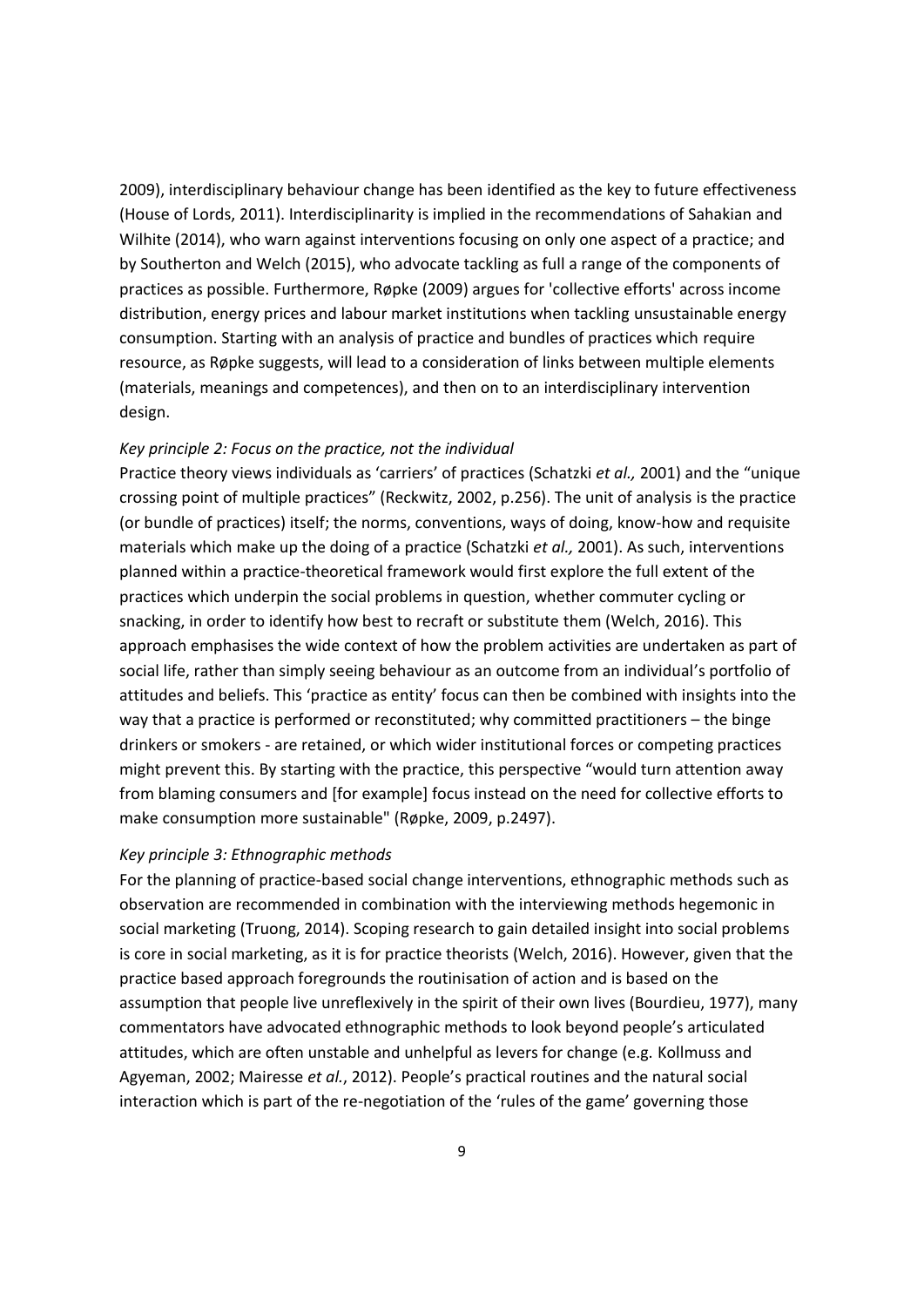routines (Halkier and Jensen, 2011) should also be considered. Ethnography may also come into play for evaluation purposes, particularly because the bundling effects of practices can lead to unexpected consequences (Shove, 2014) and because shifting collective conventions may not be recognisable if measurement adopts traditional approaches (Hargreaves, 2011).

## *Key principle 4: Transforming collective conventions*

The goal of practice-based social change would always be to transform the collective conventions of practice, rather than focus on shifting specific behaviours or attitudes:

"orientation should shift away from persuading, influencing and encouraging attitudinal change in the hope that millions of people will simultaneously change their behaviours, and towards a focus on how daily practices are co-ordinated and ordered within collective daily life" (Southerton *et al.,* 2011a, p.34).

Uptake of a new behaviour may be an important part of practice change, but only a part. Collective conventions change when connections between elements of practice shift to such an extent that a practice becomes routinised. For example, a person can be enticed to recycle their takeaway cup, but the collective convention only changes when it no longer 'feels right' to sit in a café drinking coffee from a plastic cup, and when people doing so are unreflexively considered to be breaking socially agreed rules. To shift collective conventions, more than individual performances need to be targeted, such as the availability of alternatives and the nature of default options. In the long term, shifting collective conventions will have sustainable, wide-scale impact, should be the goal of social marketing activity and be reflected in its evaluation.

# *Practice-theoretical intervention planning process (P-TIPP)*

Drawing on the Total Process Planning Model (Figure 1), we illustrate our theoretical ideas by introducing a social change intervention planning process underpinned by practice theory (Figure 2), which both moves away from a narrow individualist perspective and makes the best use of the particular strengths of social marketing.



**Figure 2: Practice-theoretical intervention planning process (P-TIPP)**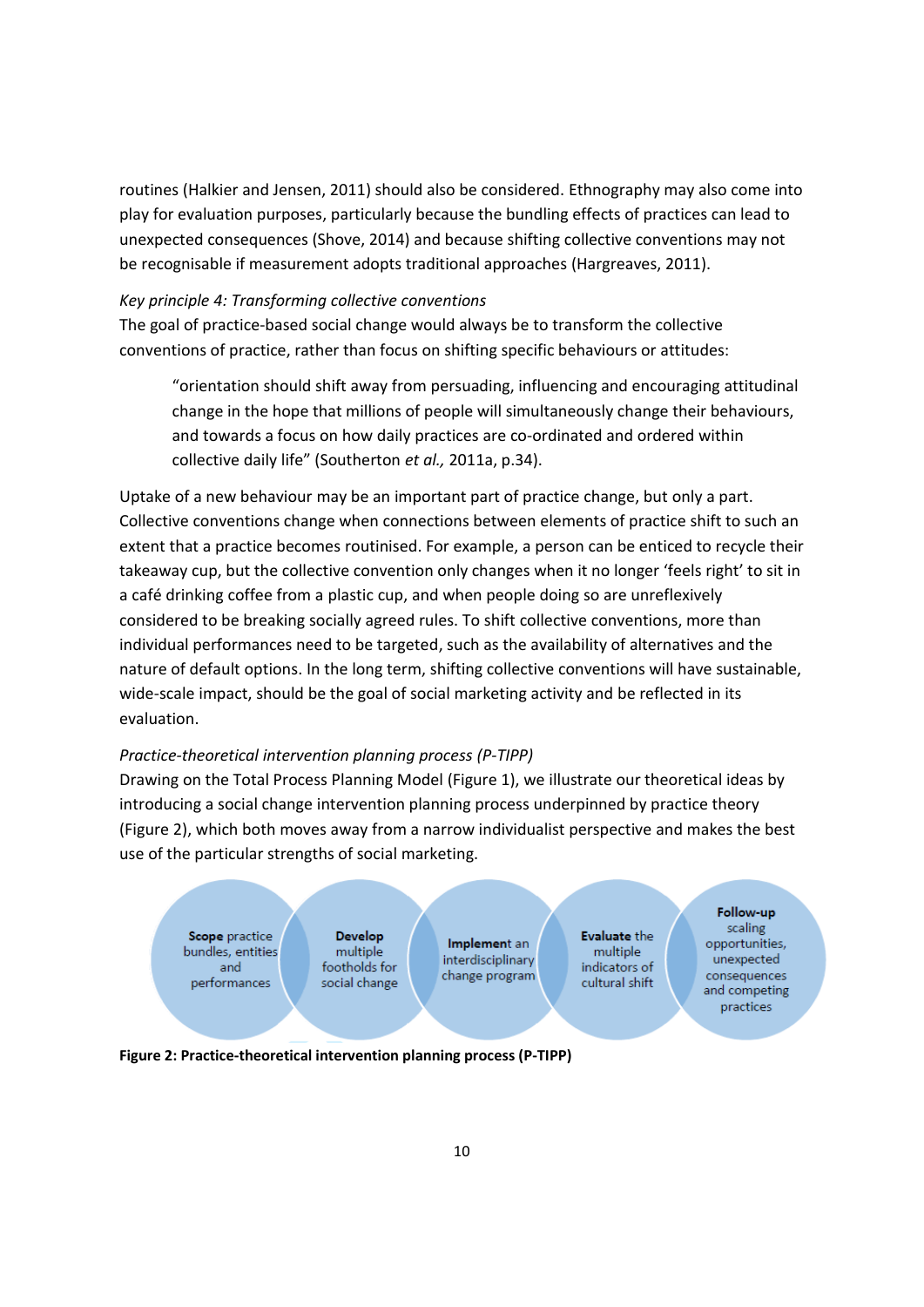#### 1. Scope

The social problem in question is scoped by first identifying and examining the practice entities and bundles which interplay in the formulation of the social problem by deploying the 3 elements model or equivalent. As such, the entity of 'responsible drinking' (Fry, 2014) might be deconstructed into meanings, competences and materials. The collective conventions underpinning the target practice(s) are given particular attention; particularly in the way the elements interrelate. For example, there are material infrastructures that normalise 'stand up/vertical drinking' which are central to collective conventions entangled with binge drinking. Secondly the scoping exercise involves examining the experiences of practice performers to analyse how a practice is reconstituted by committed practitioners (for example, binge drinkers).

At a wider level, social institutions, organisations, regimes of power, discourse and networks of influence are reviewed to understand the contexts which lock the evolution of social practices into particular patterns (Welch, 2016). Notably, a focus is on understanding the dynamic interrelationships within the total market (Meadley *et al.*, 2003), including "all of the actors in the marketing system or marketplace that determine who has access to what resources – at what costs and when" (Lefebvre, 2012, p.122). A mixed method research strategy is required, for example, deploying ethnography for 'practice performance' analysis alongside approaches to capture the interrelationships between performances and market systems, public discourses and institutional power dynamics.

Having achieved a "systematic analysis of the dynamic relation of practice elements to inform where … changes are best made" (Welch, 2016, p.245), it is time to identify whether to recraft or substitute practice (*ibid*). For example, recrafting breakfast amongst lorry drivers to achieve healthier eating would involve introducing new materials at truck stops (e.g. porridge), competences (e.g. how to make porridge, and knowledge about its benefits) and meanings (e.g. porridge is delicious and sustaining, breakfast is an important meal for health and wellbeing, and it is normal to choose porridge over a fried option).

Another recrafting approach requires an examination of the way practices interlock through spatial and temporal routines, sequences and synchronisation (Southerton *et al.*, 2011a). For example, the 'school run' involves a configuration of practices (driving, parking) which are locked into temporal patterns and create social problems, i.e. traffic congestion and pollution (Cass and Faulconbridge, 2016).

In contrast, taking a substitution approach involves identifying a practice to 'swap' for a problem practice. The practice of driving to work might be substituted for cycling. Here, there is a need to shift materials, competences and meanings of both the unhelpful practice and the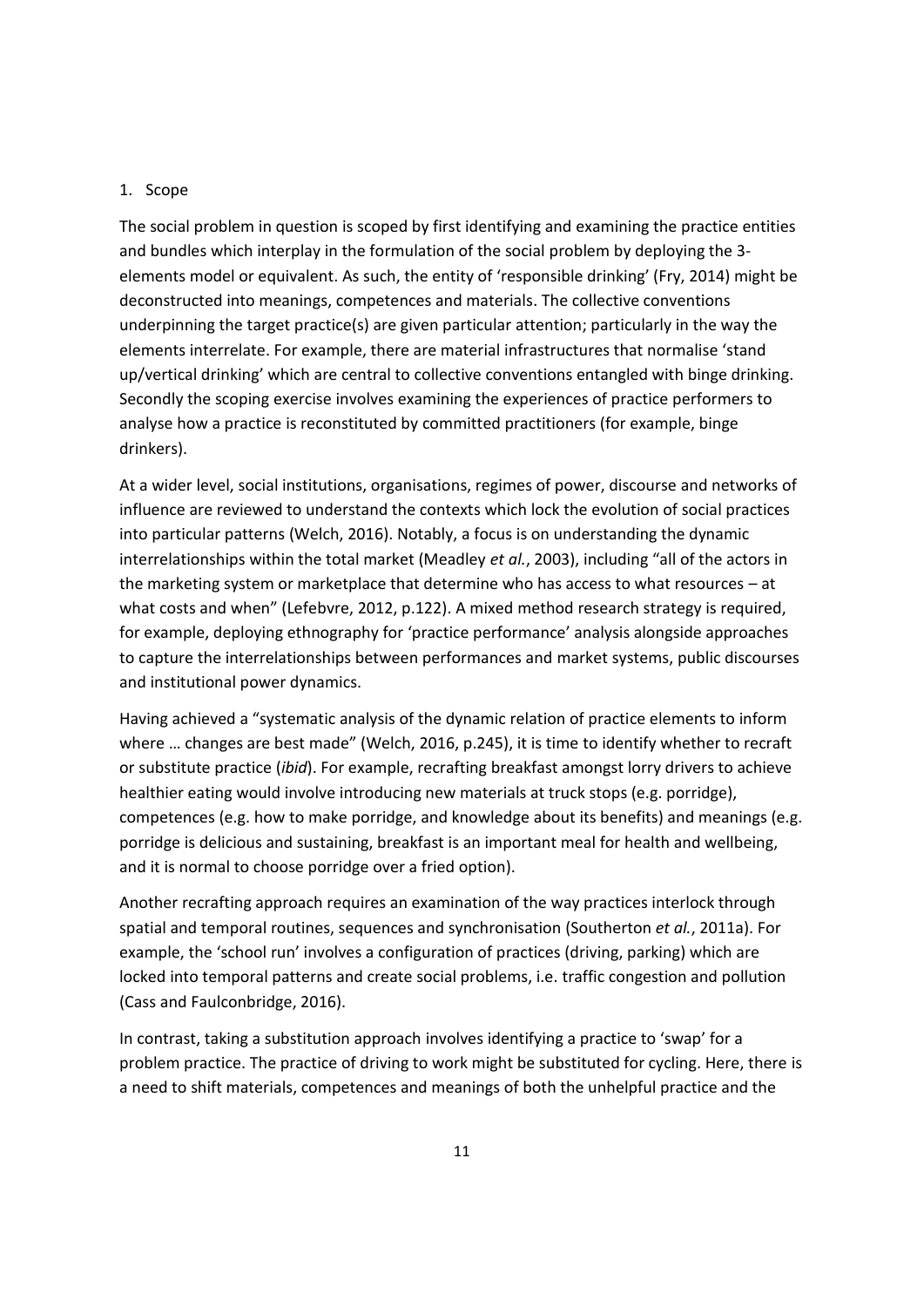competing, helpful practice. To do so, attention is given not just to individuals' attitudes but to infrastructural changes, including policy.

# 2. Develop

The scoping exercise identifies footholds for social change, which might include intervention tactics, positioning work, change strategies and partnerships, all of which are the remit of social marketers. The particular tactics for change would be developed within the practice context and be based on understandings about the ways practices change (e.g. Maller and Strengers, 2012; Shove *et al.,* 2012). Broadly speaking, changes in practices occur through changes to the interconnections between any practice element, such as between material things and meanings, or competences and materials. For example, in addition to facilitating cycle storage, new cycle parking may help shift meanings around the normality of cycle commuting, in combination with softer measures. More recent work has identified more specifically that practices change through two mechanisms. Firstly, through the internal variations in performance, as practitioners engage differently with a practice (doings) and when they renegotiate its meanings through social interaction (sayings) (Warde, 2005). Thus development work would draw on rigorous performance insights and use the critical factors which motivate recruitment and retention (repeat performance) as intervention components. One example is the desire for social interaction amongst running club members, which can be used as an intervention component to recruit and retain runners.

Secondly, there are external mechanisms for change, which involves the imposed shifting or breaking of links between practice elements and/or bundles (Shove *et al.,* 2012). Tasks required to achieve the appropriate practice/element changes involve developing or amending policies, legislation, education and materials, and also shifting competences and meanings. The goal of these is to recraft or substitute practices, and to do so social marketers must take a step back from their own expertise and consider what combination of intervention components is required, and what contribution social marketing can make. This transdisciplinary approach "transcend[s] separate conceptual, theoretical, and methodological orientations in order to develop a shared approach…building on a common conceptual framework" (Rosenfield, 1992, p.1351). Recognising the fundamental need for broad transdisciplinary and intersectoral working is essential to counter potential feelings of being daunted.

## 3. Implement

The implementation phase moves on from development to the managing of a project on the ground. Like most other social change projects, it involves working with a range of partners and stakeholders to implement the transdisciplinary program worked out on paper in earlier stages. Working alongside a range of stakeholders from different fields, agencies and disciplines brings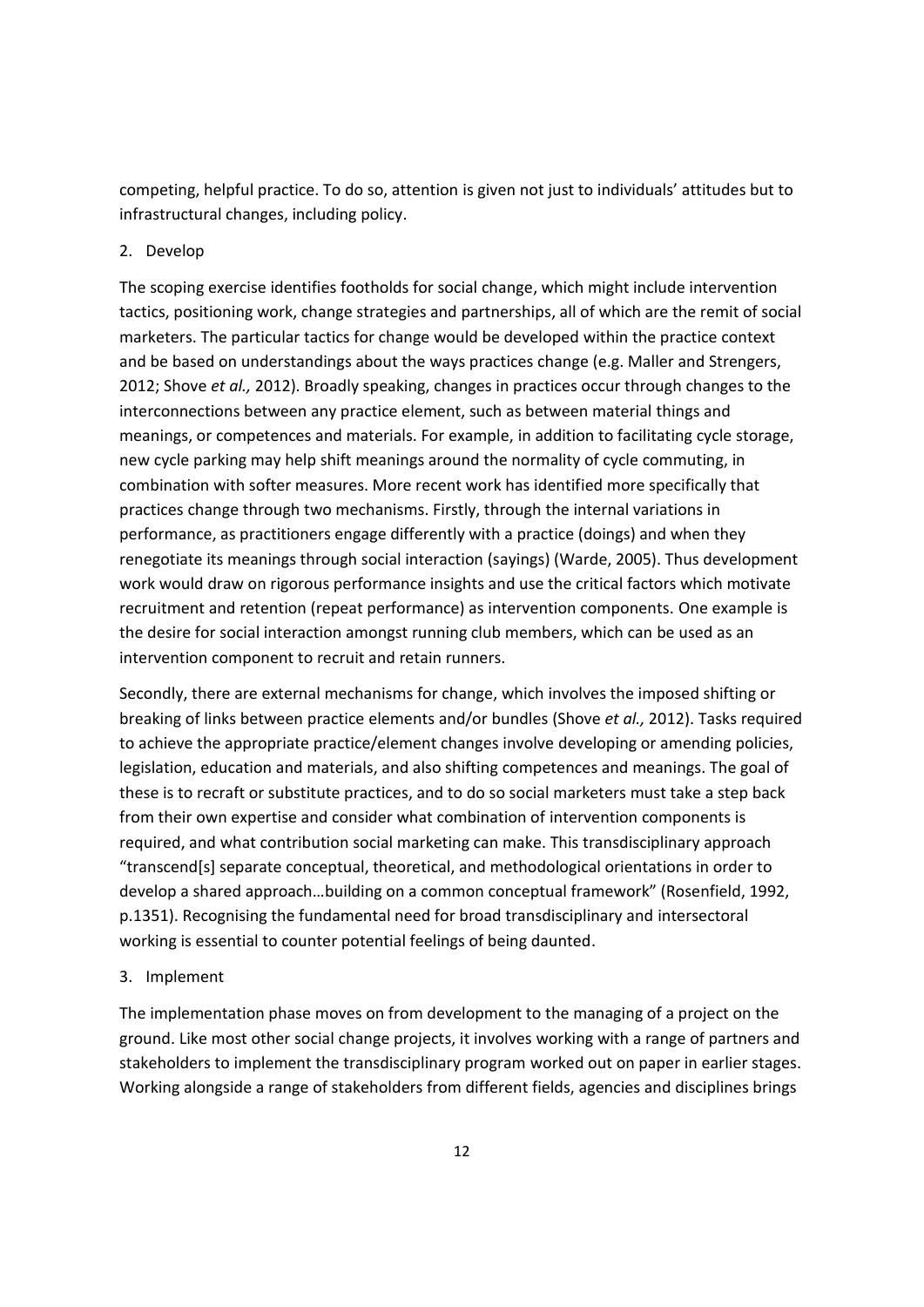with it cultural, communication and measurement problems, but is a route to innovation, creativity and effectiveness (Nash *et al.*, 2003).

## 4. Evaluate

Rigorous evaluation is central to social change interventions to identify efficacy amongst behaviour change techniques (Michie *et al.,* 2013). However, a practice-theoretical approach frames social change interventions in a different way to traditional approaches. As such the measurement of discrete behavioural shifts and 'single indicators' (Lefebvre, 2012), such as how many bowls of porridge have been sold in a truckers' café, are insufficient to gauge the effectiveness of a complex transdisciplinary program which aims to transform collective conventions around truckers' eating. In order to identify how practices are evolving, evaluation methodologies will need to acknowledge complexity (c.f. 'ReValuation' at http://www.cecan.ac.uk/) and commissioners of social change activity will need to embrace complex evidence around how collectively negotiated understandings, procedures and engagements (Warde, 2005) might be shifting in helpful directions, within both the practice of concern and a range of bundled practices. The goal is to evaluate how the intervention has shifted cultural patterns (Lefebvre, 2012), and as such ethnography is recommended. Hargreaves's (2011) ethnography demonstrates how observational insights into participants' talk can illuminate that more 'change' is occurring than would be picked up by traditional evaluation models. He writes that "exclusive focus on individuals' attitudes and values, or on the contextual 'barriers' to pro-environmental behaviours is too narrow to capture all that is involved in behaviour change interventions" (p.87).

We make three final points on evaluation. Firstly, a practice-theoretical evaluation might incorporate links between changes in spatial and temporal sequencing and practice change, and include evaluation of unexpected consequences. Secondly, given that policy and infrastructure changes are more likely to form part of an intervention than in 'traditional' exclusively downstream interventions, longitudinal and longer term evaluation studies are likely to be required. Finally, we note that not all elements of an intervention should be expected to be amenable to evaluation, but that this should not prohibit them from being undertaken if they can be demonstrated to be likely to play an important role in social change.

## 5. Follow-up

Follow-up involves analysing an intervention for learning and opportunities for scaling up. A social marketing follow-up is generally concerned with the comparison of local/case-specific evaluation criteria with broader (e.g. national) evaluation criteria, and with sharing best practice with relevant stakeholders such as funders and commissioners. As such the focus moves away from the behaviour itself to a process of systematising change at a level which might include corporate, institutional, policy and infrastructural change; all of which lie within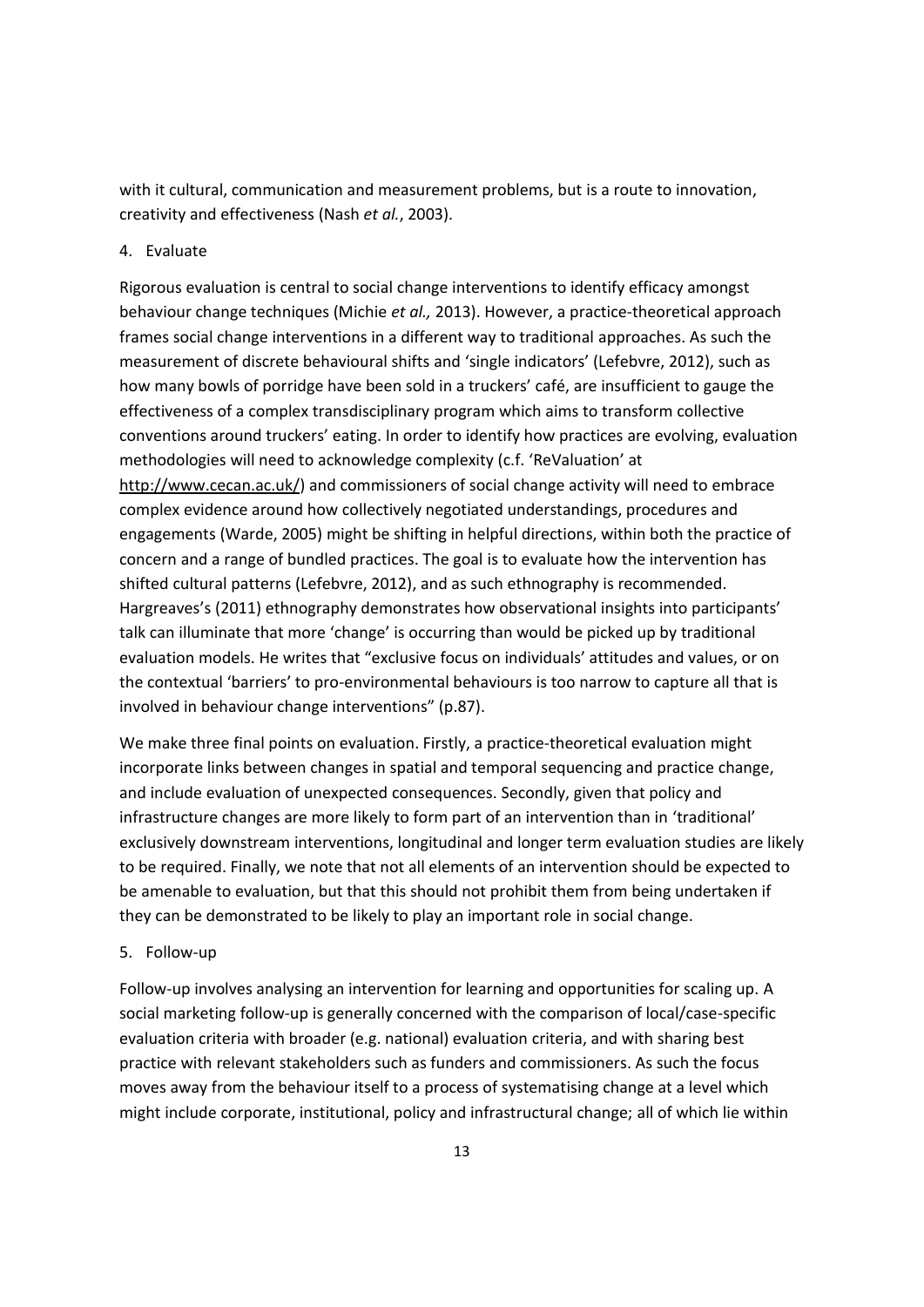the remit of a more broadly envisioned, critical notion of social marketing (Gordon *et al*., 2010). Within a practice approach, this would be an important part of follow-up but it would also include monitoring the evolution of practices and bundles once intervention activities have ceased. This would require watching for the sustainability/durability of introduced practices, scanning the environment for new practices which might poach recruited practitioners, and monitoring unexpected consequences (Shove, 2012). Thus, the focus remains on the wider evolution of practice bundles and not only on the systematisation of the intervention.

#### **Discussion**

Within the practice-theoretical approach to social change sketched out here, we propose, as Lefebvre (2012) does, to take the parts of social marketing "that have proven themselves useful in both research and practice and add to them current knowledge from related fields in order to make positive progress in how we use marketing for social change" (p.119). For example, whilst social marketing expertise is unrivalled in terms of generating audience insight, and in unravelling the impact of market systems, the conceptual framing of these contributions would be different. Practices, not people, would be the unit of analysis - and the focus of social change - with the ambition of shifting collective conventions around problematic and desirable practices rather than achieving less sustainable changes to discrete behaviours. We advocate this approach as a way of bringing social marketing up to speed with the innovative theoretical work being accomplished in the sustainable consumption, pro-environmental, energy reduction and mobility arenas but also to demonstrate social marketing's unique contribution.

The P-TIPP is, as yet, untested, although it is hoped this paper will form the basis for a new stream of activity which broadens the scope of social marketing and draws on the key concepts of practice theory for societal gain. There are inherent limitations to the proposed approach, however. The first is the difficulty in sometimes identifying the practice or bundles of practices which underpin societal problems (Warde, 2014). The second is the feasibility, within most intervention timescales and budgets, of achieving the rigorous evaluation described. The third is that new approaches are often difficult to effectively disseminate in both academia and policy circles.

Finally, we note that the notion of 'voluntary behaviour change' as a basic tenet of social marketing (Andreasen, 2002) is unhelpful within a practice-theoretical approach which foregrounds the routinised, unreflexive nature of patterns of behaviour performed by carriers of practice. Although it is acknowledged that social marketing may have emphasised 'voluntary' to position itself away from 'coercive' approaches, in practice-theoretical terms a notion of voluntariness over-emphasises individual choice rather than allowing for choice to be understood as intertwined with social and physical structures. People do not act outside these structures, and neither are they "judgmental dopes" (Reckwitz, 2002, p.256). Rather, 'behaviour' is both the manifestation of socio-cultural structure (practice entities) and the route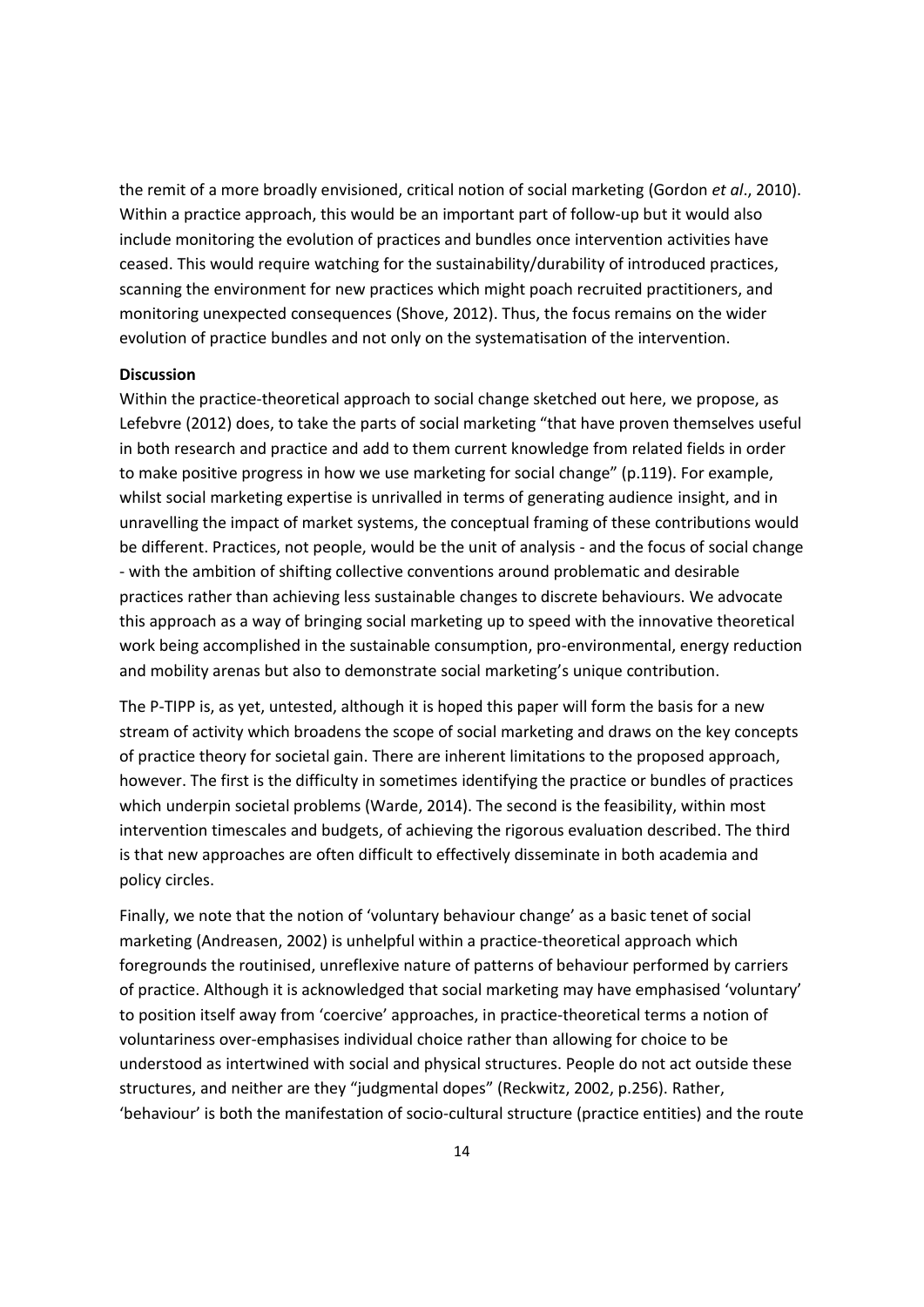of its reproduction (through performance), and within such a perspective, a notion of 'voluntary' is found to be fundamentally lacking.

## **Conclusion**

Given the sheer scale and global reach of the problems that we now face (obesity, climate change, air pollution, poor mental health) it is easy for social marketers to succumb to a sense of paralysis and to take refuge in familiar approaches and ways of responding, even if we know these lack impact. This paper has argued that it is time to seek out the permeable walls between approaches to social change (Lefebvre, 2012). Despite social marketing's tendency to focus on individual behaviour change, and social practice theory's lack of application, both are driven by an ambition to effect changes in behaviour for the social good. We have, therefore, argued for a middle-way, which can harness the potential of both and offer a starting point for future projects aiming for rigorous and effective behaviour change at a social and cultural level.

## **References**

Andreasen, A. (2002), "Marketing social marketing in the social change marketplace", *Journal of Public Policy and Marketing,* Vol.21 No.1, pp.3-13.

Arnott, B., Rehackova, L., Errington, L., Sniehotta, F.F., Roberts, J.R. and Araujo-Soares, V. (2014), "Efficacy of behavioural interventions for transport behaviour change: Systematic review, meta-analysis and intervention coding", *International Journal of Behavioral Nutrition and Physical Activity*, Vol.11 No.1, pp.133-156.

Bambra, C., Gibson, M., Sowden, A., Wright, K., Whitehead, M. and Petticrew, M. (2010), "Tackling the wider social determinants of health and health inequalities: evidence from systematic reviews", *Journal of Epidemiology and Community Health,* Vol.64 No.4, pp.284-291.

Barr, S. (2003), "Strategies for sustainability: Citizens and responsible environmental behaviour", *Area,* Vol.35 No.3, pp.227-240.

Blue, S., Shove, E., Carmona, C., and Kelly, M.P. (2016), "Theories of practice and public health: understanding (un)healthy practices", *Critical Public Health*, Vol.26 No.1. pp.36-50.

Bonsall, P. (2009), "Do we know whether personal travel planning really works?", *Transport Policy,* Vol.16 No.6, pp.306-314.

Bourdieu, P. (1977), *Outline of a Theory of Practice,* Cambridge University Press, Cambridge.

Butler, C., Parkhill, K.A. and Pidgeon, N.F. (2014), "Energy consumption and everyday life: choice, values and agency through a practice theoretical lens", *Journal of Consumer Culture,*  Vol.0 No.0, pp.1-21.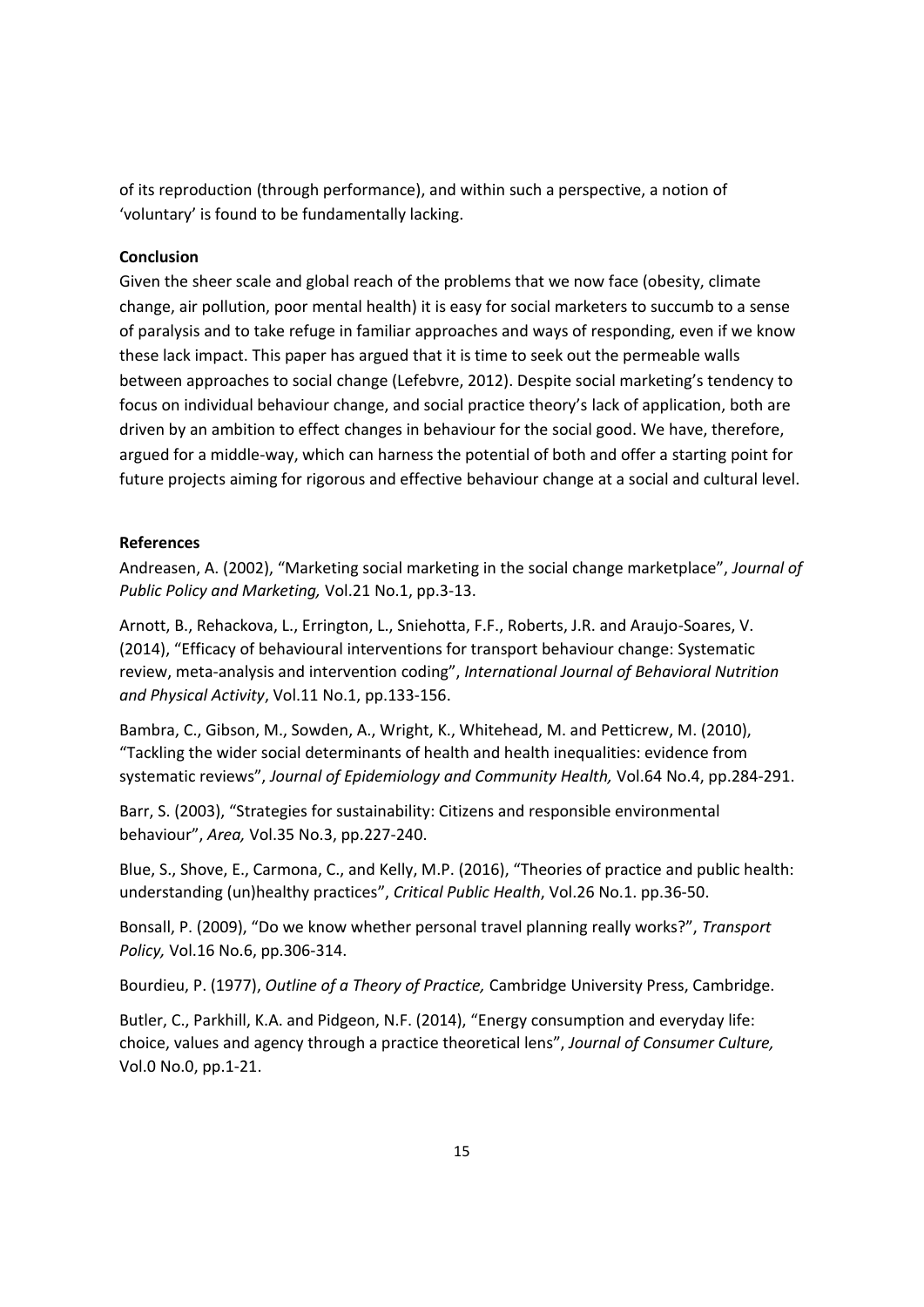Cass, N. and Faulconbridge, J. (2016), "Commuting practices: new insights into modal shift from theories of social practice", *Transport Policy*, Vol.45, pp.1-14.

Chatterton, T. (2011), "An introduction to thinking about 'energy behaviour': a multi-model approach. A paper for the UK Department of Energy and Climate Change", available at http://tinyurl.com/jnnrumb (accessed 2 September 2016).

Chatterton, T. (2016), "An introduction to theories of behaviour", in Spotswood, F. (Ed.), *Beyond Behaviour Change. Key Issues, Interdisciplinary Approaches and Future Directions,* Policy Press, Bristol, pp.27-48.

Chatterton, T., Anable, J., Barnes, J. and Yeboah, G. (2016), "Mapping household direct energy consumption in the United Kingdom to provide a new perspective on energy justice", *Energy Research and Social Science*, Vol.18, pp.71-87.

Christakis, N.A. and Fowler, J.H. (2008), "The collective dynamics of smoking in a large social network"**,** *The New England Journal of Medicine,* Vol.358 No.21, pp.2249-2258.

Crawshaw, P. (2013), "Public health policy and the behavioural turn: the case of social marketing", *Critical Social Policy,* Vol.33 No.4, pp.616-637.

Darnton, A. and Evans, D. (2013), *The ISM Tool – a Technical Guide,* Scottish Government, Edinburgh.

Darnton, A., Verplanken, B., White, P. and Whitmarsh, L. (2011), "Habits, routines and sustainable lifestyles: summary report. A research report completed for the Department for Environment, Food and Rural Affairs by AD Research and Analysis", available at http://tinyurl.com/hz4rtbj (accessed 2 September 2016).

DfT (2014), "Local area walking and cycling statistics: England 2012/13", available at http://tinyurl.com/q2cwogz (accessed 267 June 2014).

Domegan, C., McHugh, P., Devaney, M., Duane, S., Hogan, M., Broome, B.J., Layton, R.A., Joyce, J., Mazzonetto, M. and Piwowarczyk, J. (2016), "Systems-thinking social marketing: conceptual extensions and empirical investigations", *Journal of Marketing Management*, Vol.32 No.11-12, pp.1123-1144.

Evans, J. S. B. (2008), "Dual processing accounts of reasoning, judgment, and social cognition", *Annual Review of Psychology*, Vol.59, pp.255-278.

French, J. (2009), "The nature, development and contribution of social marketing to public health practice since 2004 in England", *Perspectives in Public Health,* Vol.129 No.6, pp.262-267.

French, J., Blair-Stevens, C., McVey, D. and Merritt, R. (2010), *Social Marketing and Public Health. Theory and Practice,* Oxford University Press, Oxford.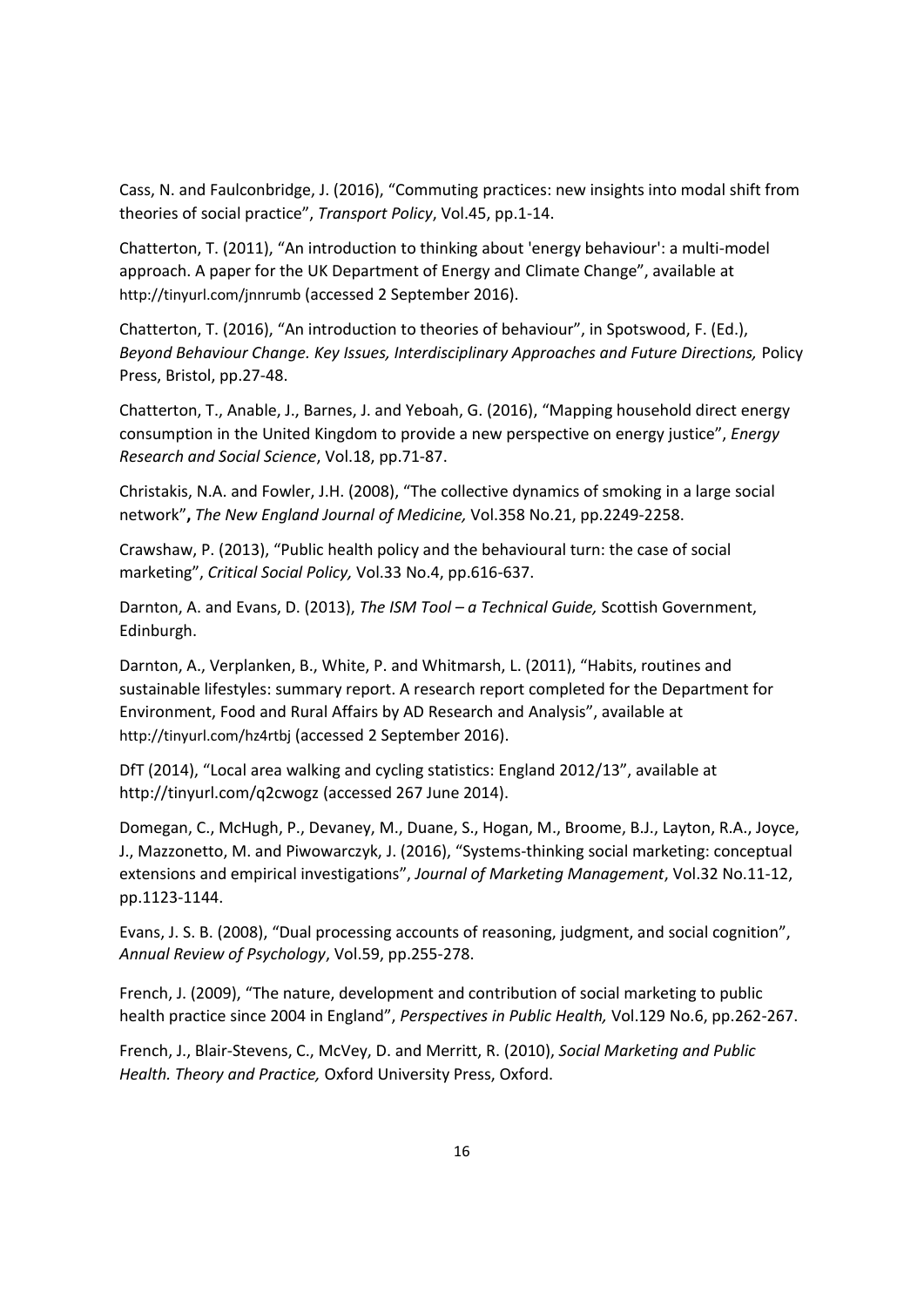Fry, M-L. (2014), "Rethinking social marketing: towards a sociality of consumption", *Journal of Social Marketing,* Vol.4 No.3, pp.210-222.

Giddens, A. (1984), *The Constitution of Society*, Polity Press, Cambridge.

Gordon, R., Moodie, C., Eadie, D. and Hastings, G. (2010), "Critical social marketing – the impact of alcohol marketing on youth drinking: qualitative findings", *International Journal of Nonprofit and Voluntary Sector Marketing,* Vol.15 No.3, pp.265-275.

Gram-Hanssen, K. (2010), "Standby consumption in households analyzed with a practice theory approach", *Journal of Industrial Ecology*, Vol.14 No.1, pp.150-165.

Griffin, C., Bengry-Howell, A., Hackley, C., Mistral, W. and Szmigin, I. (2009), "Every time I do it I absolutely annihilate myself': loss of (self-)consciousness and loss of memory in young people's drinking narratives", *Sociology*, Vol.43 No.3, pp.457-476.

Halkier, B. and Jensen, I. (2011), "Methodological challenges in using practice theory in consumption research. Examples from a study on handling nutritional contestations of food consumption", *Journal of Consumer Culture,* Vol.11 No.1, p.101-123.

Hargreaves, T. (2011), "Practice-ing behaviour change: applying social practice theory to proenvironmental behaviour change", *Journal of Consumer Culture*, Vol.11 No.1, pp.79-99.

Harrison, C. and Davies, G. (1998), "Lifestyles and the environment. Environment and sustainability desk study prepared for the ESRC"*,* available at http://www.psi.org.uk/ehb/docs/shove-changinghumanbehaviourandlifestyle-200308.pdf (accessed 16 August 2016).

Hastings, G. (2009), "Critical social marketing", in *Social Marketing and Public Health: Theory and Practice*, French, J., Blair-Stevens, C., McVey, D. and Merritt, R. (Eds.). Oxford University Press, Oxford, pp.263-279.

Hastings, G. (2014), *The Marketing Matrix: How the Corporation Gets Its Power - And How We Can Reclaim It,* Routledge, Oxford.

Hobson, K. (2002), "Competing discourses of sustainable consumption: does the 'rationalisation of lifestyles' make sense?", *Environmental Politics,* Vol.11 No.2, pp.95-120.

House of Lords Science and Technology Select Committee, (2011), *Behaviour Change. Report number: HL Paper 179,* The Stationary Office Ltd., London.

Ingram, J., Shove, E. and Watson, M. (2007), "Products and practices: selected concepts from science and technology studies and from social theories of consumption and practice", *Design Issues,* Vol.23 No.2, pp.3-16.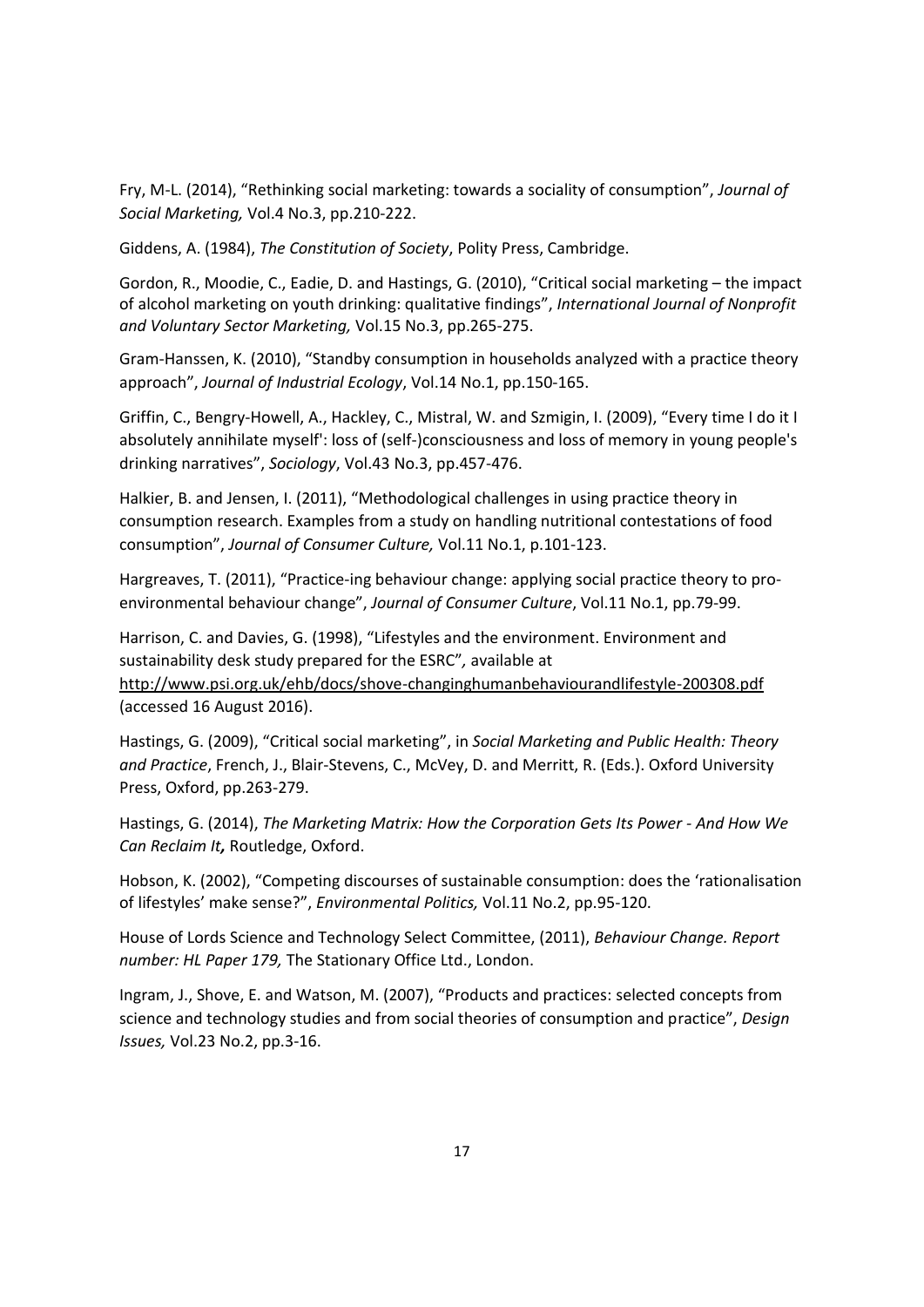Kollmuss, A. and Agyeman, J. (2002), "Mind the gap: why do people act environmentally and what are the barriers to pro-environmental behavior?", *Environmental Education Research*, Vol. 8 No. 3, pp.239-260.

Lefebvre, R.C. (2011), "An integrative model for social marketing", *Journal of Social Marketing*, Vol.1 No.1, pp.54-72.

Lefebvre, R.C. (2012), "Transformative social marketing: co-creating the social marketing discipline and brand", *Journal of Social Marketing*, Vol.2 No.2, pp.118-129.

Leonard, S., Spotswood, F. and Tapp, A. (2012), "Overcoming the self‐image incongruency of non‐cyclists", *Journal of Social Marketing*, Vol.2 No.1, pp.23-36.

Lorenc, T., Petticrew, M., Welch, V. and Tugwell, P. (2013), "What types of interventions generate inequalities? Evidence from systematic reviews", *Journal of Epidemiology and Community Health*, Vol.67 No.2, pp.190-193.

Mairesse, O., Macharis, C., Lebeau, K. and Turcksin, L. (2012), "Understanding the attitudeaction gap: functional integration of environmental aspects in car purchase intentions", *Psicologica: International Journal of Methodology and Experimental Psychology*, Vol.33 No.3, pp.547-574.

Maller, C. and Strengers, Y. (2012), "The global migration of everyday life: investigating the practice memories of Australian migrants", *Geoforum,* Vol.44, pp.243-252.

Marmot, M., Allen, J., Goldblatt, P., Boyce, T., McNeish, D., Grady, M. and Geddes, I. (2010), "The Marmot review: Fair society, healthy lives", available at http://www.instituteofhealthequity.org/projects/fair-society-healthy-lives-the-marmot-review (accessed 2 September 2016).

Meadley, J., Pollard, R. and Wheeler, M. (2003), *Review of DFID Approach to Social Marketing,* DFID Health Systems Resource Centre, London.

Michie, S., Richardson, M., Johnston, M., Abraham, C., Francis, J., Hardeman, W., Eccles, M.P., Cane, J. and Wood, C.E. (2013), "The Behavior Change Technique Taxonomy (v1) of 93 hierarchically clustered techniques: building an international consensus for the reporting of behavior change interventions", *Annals of Behavioral Medicine*, Vol.46 No.1, pp.81-95.

Moloney, S. and Strengers, Y. (2014). "'Going Green'?: The limitations of behaviour change programmes as a policy response to escalating resource consumption", *Environmental Policy and Governance*, Vol.24 No.2, pp.94-107.

Nash, J.M., Collins, B.N., Loughlin, S.E., Solbrig, M., Harvey, R., Krishnan-Sarin, S., Unger, J., Miner, C., Rukstalis, M., Shenassa, E., Dube, C. and Spirito, A. (2003), "Training the transdisciplinary scientist: a general framework applied to tobacco use behaviour", *Nicotine and Tobacco Research*, Vol.5 No.1, pp.s41-s53.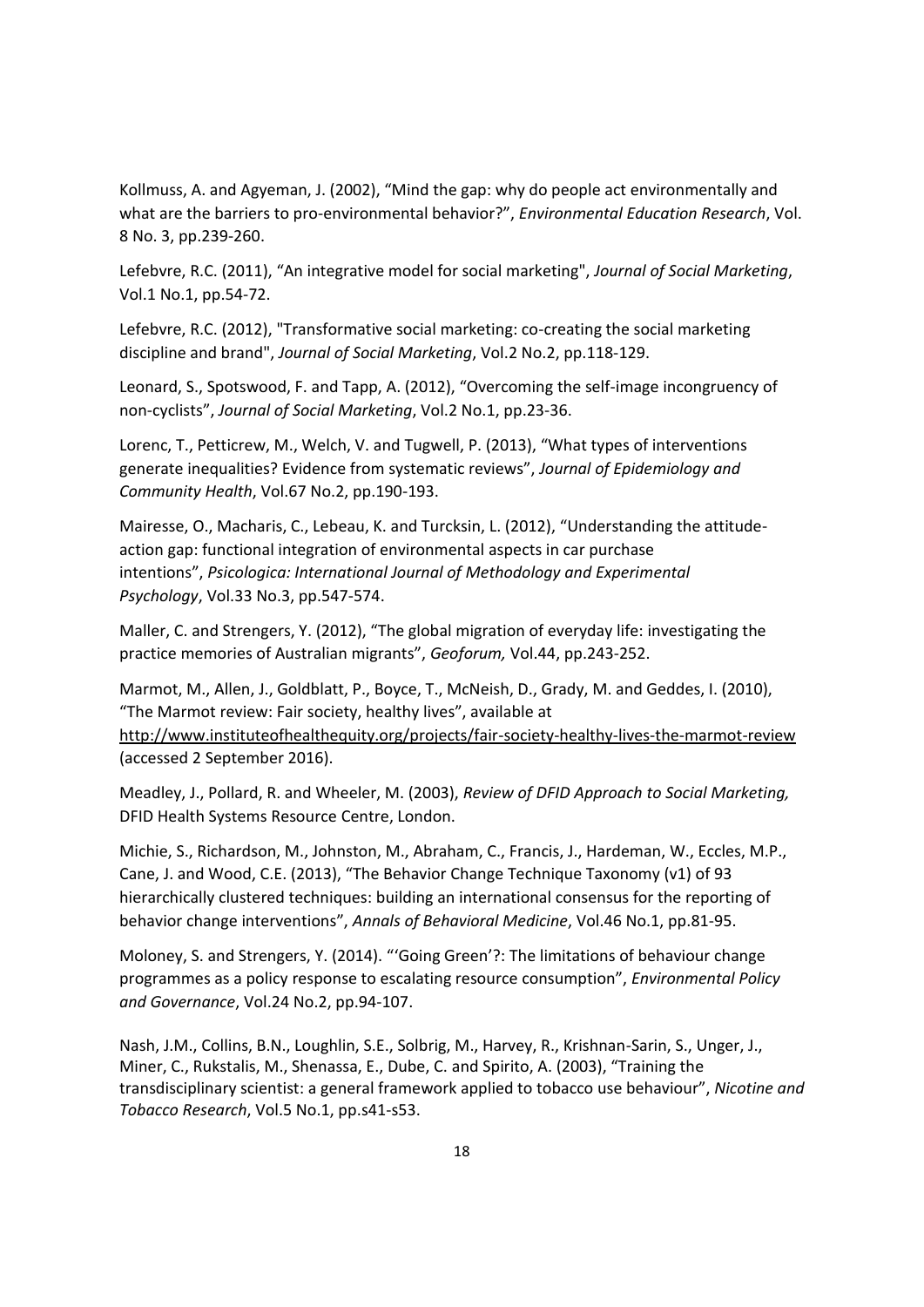Pulford J., Hetzel, M.W., Bryant, M., Siba, P.M. and Mueller, I. (2011), "Reported reasons for not using a mosquito net when one is available: a review of the published literature", *Malaria Journal*, Vol.10 No.1, pp.83-93.

Raftopoulou, E. and Hogg, M.K. (2010), "The political role of government‐sponsored social marketing campaigns", *European Journal of Marketing*, Vol.44 No.7/8, pp.1206-1227.

Reckwitz, A. (2002), "Toward a theory of social practices: a development in culturalist theorizing", *European Journal of Social Theory,* Vol.5 No.2, pp.243-263.

Riley, S., Morey, Y. and Griffin, C. (2012), "The rise of the 'pleasure citizen': how leisure can be a site for alternative forms of political participation", in Demetriou, K. (Ed.), *Democracy in Transition: Political Participation in the European Union*, Springer, Berlin, pp.61-75.

Røpke, I. (2009), "Theories of practice - new inspiration for ecological economic studies on consumption", *Ecological Economics,* Vol.68 No.10, pp.2490-2497.

Rosenfield, P.L. (1992), "The potential for transdisciplinary research for sustaining and extending linkages between the health and social sciences", *Social Science and Medicine,* Vol.35 No.11, pp.1343-1357.

Sahakian, M. and Wilhite, H. (2014), "Making practice theory practicable: towards more sustainable forms of consumption", *Journal of Consumer Culture,* Vol.14 No.1, pp.25-44.

Schatzki, T., Cetina, K.K. and von Savigny, E. (2001), *The Practice Turn in Contemporary Theory*, Routledge, London.

Shove, E. (2010), "Social theory and climate change: questions often, sometimes and not yet asked", *Theory, Culture and Society,* Vol.27 No.2-3, pp.277-288.

Shove, E. (2012), "Habits and their creatures", in A. Warde and D. Southerton (eds), *The habits of consumption,* Vol.12, Collegium, Helsinki, pp.100-113.

Shove, E. (2014), "Putting practice into policy: reconfiguring questions of consumption and climate change", *Contemporary Social Science,* Vol.9 No.4, pp.415-429.

Shove, E. and Pantzar, M. (2007), "Recruitment and reproduction: the careers and carriers of digital photography and floorball", *Journal of Human Affairs,* Vol.17 No.2, n.p.

Shove, E., Pantzar, M. and Watson, M. (2012), *The Dynamics of Social Practice: Everyday life and how it changes*, Sage Publications, London.

Spotswood, F., Chatterton, T., Tapp, A. and Williams, D. (2015), "Analysing cycling as a social practice: an empirical grounding for behaviour change", *Transport Research Part F*, Vol.29, pp.22-33.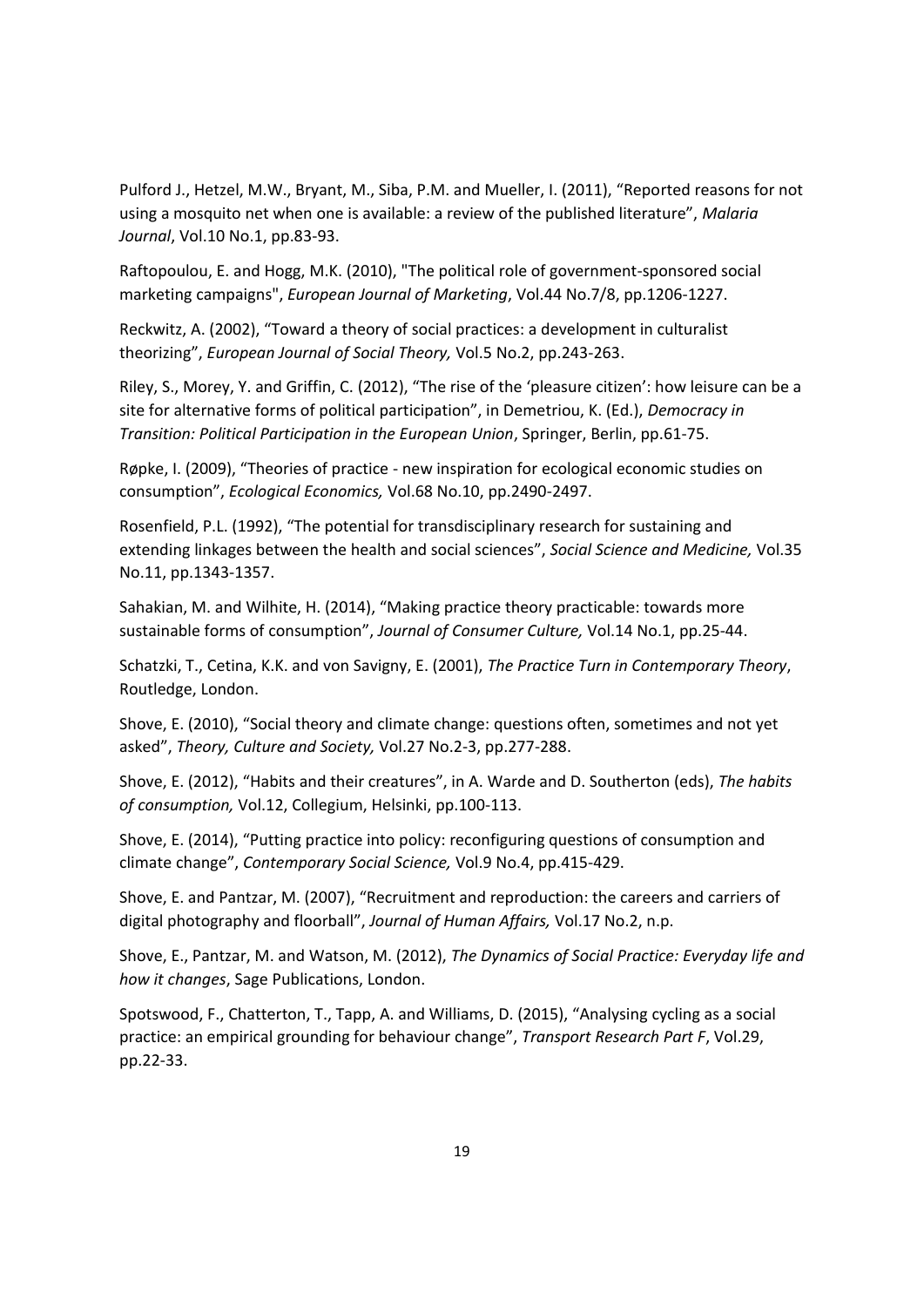Southerton, D., Diaz-Mendez, C. and Warde, A. (2011a), "Behavioural change and the temporal ordering of eating practices: a UK-Spain comparison", *International Journal of Sociology of Agriculture and Food,* Vol.19 No.1, pp.19-36.

Southerton, D., McMeekin, A. and Evans, D. (2011b), "International review of behaviour change initiatives", available at http://tinyurl.com/hareh6x (accessed 1 July 2015).

Southerton, D. and Welch, D. (2015), "A social practice perspective", in Christmas, S., Michie, S. and West, R. (Eds.), *Thinking About Behaviour Change: An Interdisciplinary Dialogue*, Silverback Publishing, London.

Spaargaren, G. (2003), "Sustainable consumption: a theoretical and environmental policy perspective", *Society and Natural Resources,* Vol.16 No.8, pp.687-701.

Szmigin, I., Bengry-Howell, A., Griffin, C., Hackley, C. and Mistral, W. (2011), "Social marketing, individual responsibility and the "culture of intoxication"", *European Journal of Marketing*, Vol.45 No.5, pp.759-779.

Thwing J., Hochberg, N., Vanden Eng J., Issifi, S., Eliades, M.J., Minkoulou, E., Wolkon, A., Gado, H., Ibrahim, O., Newman, R.D. and Lama, M. (2008), "Insecticide-treated net ownership and usage in Niger after a nationwide integrated campaign", *Tropical Medicine and International Health*, Vol.13 No.6, pp.827-834.

Truong, V. D. (2014), "Social marketing: a systematic review of research 1998–2012", *Social Marketing Quarterly,* Vol.20 No.1, pp.15-34.

Tsang, F., Burge, P., Chatterton, T., Wilson, C., Diepeveen, S., Guerin, B., Drabble, S. and Bloom, E. (2012), "What works in changing energy-using behaviours in the home? A rapid evidence assessment. Undertaken by RAND Europe", available at http://tinyurl.com/j4dqysx (accessed 2 September 2016).

Vihalemm, T.; Keller, M.; Kiisel, M. (2015), *From intervention to social change: A guide to reshaping everyday practices,* Ashgate Publishing, Farnham.

Warde, A. (2005), "Consumption and theories of practice", *Journal of Consumer Culture*, Vol.5 No.2, pp.131-153.

Warde, A. (2014), "After taste: culture, consumption and theories of practice", *Journal of Consumer Culture,* Vol.14 No.3, pp.279-303.

Warde, A., Cheng, S-L., Olsen, W. and Southerton, D. (2007), "Changes in the practice of eating: a comparative analysis of time-use", *Acta Sociologica,* Vol.50 No.4, pp.363-385.

Watson, M. (2016), "Placing Power in Practice Theory", in *The Nexus of Practices: Connections, constellations and practitioners*, A. Hui, T. Schatzki and E. Shove (eds), Routledge, London.